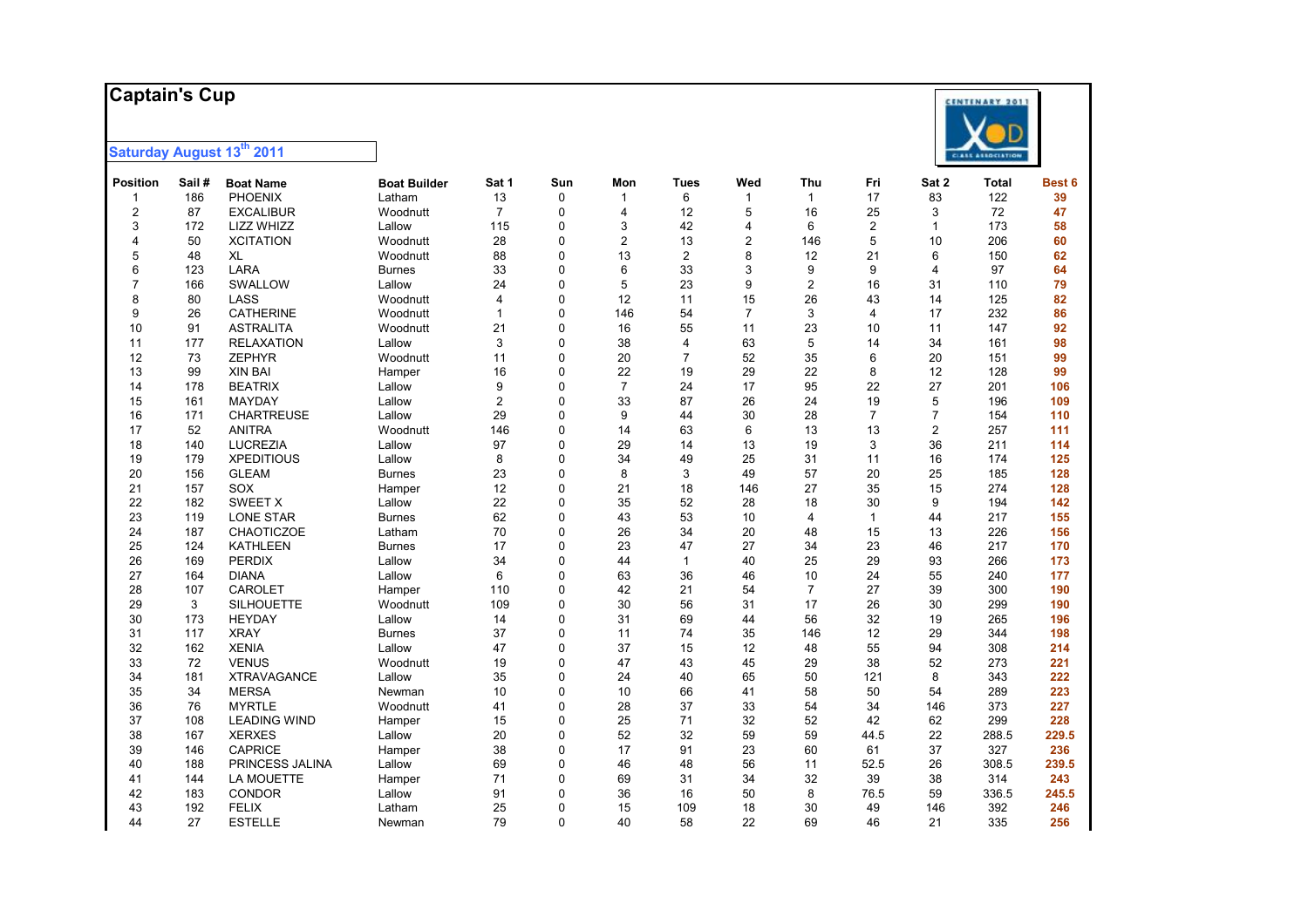| 45 | 143        | <b>SKIFFLE</b>       | Hamper        | 66       | $\mathbf 0$  | 62       | 45    | 14       | 53       | 81    | 18       | 339          | 258   |
|----|------------|----------------------|---------------|----------|--------------|----------|-------|----------|----------|-------|----------|--------------|-------|
| 46 | 13         | <b>MISCHIEF</b>      | Newman        | 36       | $\mathbf 0$  | 56       | 9     | 76       | 146      | 57    | 28       | 408          | 262   |
| 47 | 2          | <b>PALASSIE</b>      | Woodnutt      | 39       | $\mathbf{0}$ | 18       | 100   | 146      | 20       | 64    | 24       | 411          | 265   |
| 48 | 115        | <b>MIX</b>           | <b>Burnes</b> | 118      | $\mathbf 0$  | 75       | 28    | 39       | 55       | 31    | 40       | 386          | 268   |
| 49 | 25         | <b>MORVEN</b>        | Newman        | 58       | $\mathbf 0$  | 32       | 25    | 75       | 45       | 52.5  | 66       | 353.5        | 278.5 |
| 50 | 51         | <b>ATHENA</b>        | Woodnutt      | 26       | $\mathbf 0$  | 81       | 30    | 81       | 65       | 54    | 32       | 369          | 288   |
| 51 | 42         | JULIA                | Newman        | 54       | $\mathbf 0$  | 48       | 20    | 62       | 146      | 69    | 49       | 448          | 302   |
| 52 | 159        | <b>DUX</b>           | Hamper        | 48       | $\mathbf 0$  | 64       | 122   | 38       | 70.5     | 56    | 33       | 431.5        | 309.5 |
| 53 | 33         | <b>CLAIR DE LUNE</b> | Newman        | 43       | $\mathbf 0$  | 61       | 35    | 146      | 72       | 58    | 43       | 458          | 312   |
| 54 | 54         | <b>LARK</b>          | Woodnutt      | 63       | 0            | 54       | 77    | 19       | 41       | 73    | 65       | 392          | 315   |
| 55 | 83         | <b>SEAMIST</b>       | Woodnutt      | 74       | $\mathbf 0$  | 39       | 85    | 24       | 48       | 66    | 68       | 404          | 319   |
| 56 | 4          | <b>WEST WIND</b>     | Newman        | 68       | $\mathbf 0$  | 104      | 62    | 43       | 46       | 48    | 53       | 424          | 320   |
| 57 | 158        | <b>TERRAPIN</b>      | Hamper        | 30       | $\mathbf{0}$ | 72       | 130   | 47       | 37       | 74    | 74       | 464          | 334   |
| 58 | 20         | <b>PUFFIN</b>        | Woodnutt      | 101      | $\mathbf 0$  | 53       | 57    | 36       | 42       | 88    | 61       | 438          | 337   |
| 59 | 55         | <b>FALCONET</b>      | Woodnutt      | 60.5     | $\mathbf 0$  | 57       | 61    | 83       | 146      | 18    | 70       | 495.5        | 349.5 |
| 60 | 37         | <b>ARIEL</b>         | Newman        | 92       | $\mathbf 0$  | 65       | 146   | 67       | 21       | 51    | 58       | 500          | 354   |
| 61 | 190        | <b>WAVERLEY</b>      | Latham        | 56       | $\mathbf 0$  | 76       | 79    | 60       | 66       | 63    | 35       | 435          | 356   |
| 62 | 43         | <b>MOONFLEET</b>     | Newman        | 50       | $\mathbf 0$  | 50       | 8     | 71       | 146      | 37    | 146      | 508          | 362   |
| 63 | 152        | <b>BEAVER</b>        | Hamper        | 51       | $\mathbf 0$  | 55       | 88    | 57       | 74.5     | 67    | 60       | 452.5        | 364.5 |
| 64 | 47         | <b>VANITY</b>        | Newman        | 44       | $\mathbf 0$  | 19       | 112   | 146      | 15       | 33    | 146      | 515          | 369   |
| 65 | 101        | <b>THORA</b>         | Hamper        | 122      | $\mathbf 0$  | 45       | 72    | 21       | 88       | 71    | 77       | 496          | 374   |
| 66 | 180        | <b>FEARLESS</b>      | Lallow        | 80       | $\mathbf 0$  | 85       | 83    | 37       | 39       | 94    | 50       | 468          | 374   |
| 67 | 23         | <b>STARLIGHT</b>     | Newman        | 75       | 0            | 73.5     | 68    | 55       | 40       | 82    | 67       | 460.5        | 378.5 |
| 68 | 22         | <b>SHRI</b>          | Newman        | 78       | $\mathbf 0$  | 41       | 60    | 146      | 43       | 109   | 56       | 533          | 387   |
| 69 | 90         | <b>CALYPSO</b>       | Woodnutt      | 53       | $\mathbf 0$  | 73.5     | 106   | 146      | 33       | 80    | 42       | 533.5        | 387.5 |
| 70 | 170        | <b>OYSTER</b>        | Lallow        | 64       | $\mathbf{0}$ | 97       | 76    | 53       | 146      | 40.5  | 63       | 539.5        | 393.5 |
| 71 | 147        | <b>FOXY</b>          | Lallow        | 89       | $\mathbf 0$  | 51       | 22    | 146      | 14       | 76.5  | 146      | 544.5        | 398.5 |
| 72 |            | <b>PINTAIL</b>       |               |          | $\mathbf 0$  | 77       | 39    |          |          |       |          |              |       |
|    | 64         |                      | Woodnutt      | 127      | $\mathbf{0}$ |          | 99    | 42       | 146      | 40.5  | 75       | 546.5        | 400.5 |
| 73 | 125<br>132 | <b>ARROW</b>         | <b>Burnes</b> | 83<br>77 | $\mathbf 0$  | 79<br>82 |       | 64<br>78 | 38<br>67 | 99    | 48<br>45 | 510<br>507.5 | 411   |
| 74 |            | <b>HARMONY</b>       | Hamper        |          |              |          | 96.5  |          |          | 62    |          |              | 411   |
| 75 | 56         | <b>XANTHUS</b>       | Woodnutt      | 99       | $\mathbf 0$  | 91       | 29    | 85       | 62       | 84    | 85       | 535          | 436   |
| 76 | 5          | <b>MADCAP</b>        | Woodnutt      | 76       | $\mathbf 0$  | 86       | 10    | 146      | 86       | 92    | 88       | 584          | 438   |
| 77 | 8          | <b>ANNEX</b>         | Woodnutt      | 49       | $\mathbf 0$  | 146      | 17    | 73       | 77       | 78    | 146      | 586          | 440   |
| 78 | 61         | SILVER WIND          | Woodnutt      | 59       | $\mathbf 0$  | 89       | 46    | 146      | 85       | 109   | 57       | 591          | 445   |
| 79 | 81         | <b>SAPPHIRE</b>      | Woodnutt      | 102      | $\mathbf 0$  | 58       | 41    | 146      | 146      | 59    | 47       | 599          | 453   |
| 80 | 142        | <b>DOLCE VITA</b>    | Lallow        | 46       | $\mathbf 0$  | 60       | 104.5 | 61       | 36       | 146   | 146      | 599.5        | 453.5 |
| 81 | 29         | CORISANDE            | Woodnutt      | 94       | $\mathbf 0$  | 67       | 27    | 94       | 146      | 36    | 146      | 610          | 464   |
| 82 | 168        | <b>PARTNERSHIP</b>   | Lallow        | 86       | $\mathbf 0$  | 92       | 108   | 51       | 51       | 86    | 146      | 620          | 474   |
| 83 | 153        | <b>SANS SOUCI</b>    | Hamper        | 98       | $\mathbf 0$  | 108      | 59    | 103      | 68       | 83    | 64       | 583          | 475   |
| 84 | 36         | <b>DOLPHIN</b>       | Berthon       | 146      | $\mathbf 0$  | 90       | 101   | 89       | 146      | 28    | 41       | 641          | 495   |
| 85 | 86         | <b>AORA</b>          | Woodnutt      | 131      | $\mathbf 0$  | 94       | 124   | 70       | 61       | 60    | 86       | 626          | 495   |
| 86 | 160        | <b>MERLIN</b>        | Lallow        | 40       | $\Omega$     | 109      | 133   | 92       | 73       | 109   | 73       | 629          | 496   |
| 87 | 100        | <b>MARY TUDOR</b>    | Hamper        | 146      | $\mathbf 0$  | 83       | 67    | 146      | 63       | 87    | 51       | 643          | 497   |
| 88 | 130        | <b>ILEX</b>          | Hamper        | 67       | $\mathbf 0$  | 71       | 102   | 69       | 146      | 47    | 146      | 648          | 502   |
| 89 | 21         | <b>SATU</b>          | Kemp          | 106      | $\mathbf 0$  | 88       | 116   | 79       | 74.5     | 75    | 80       | 618.5        | 502.5 |
| 90 | 148        | X FACTOR             | Hamper        | 27       | $\mathbf 0$  | 80       | 114   | 77       | 146      | 68    | 146      | 658          | 512   |
| 91 | 53         | <b>QUEST</b>         | Woodnutt      | 32       | $\pmb{0}$    | 95       | 128   | 86       | 70.5     | 104.5 | 146      | 662          | 516   |
| 92 | 151        | <b>XANADU</b>        | Hamper        | 113      | $\mathbf 0$  | 84       | 82    | 66       | 146      | 93    | 87       | 671          | 525   |
| 93 | 92         | PERSEPHONE           | Woodnutt      | 18       | 0            | 146      | 5     | 146      | 146      | 70    | 146      | 677          | 531   |
| 94 | 175        | <b>XENON</b>         | Lallow        | 73       | $\mathbf{0}$ | 49       | 73    | 146      | 146      | 44.5  | 146      | 677.5        | 531.5 |
| 95 | 49         | <b>ROSALITA</b>      | Woodnutt      | 100      | $\Omega$     | 146      | 96.5  | 84       | 84       | 98    | 78       | 686.5        | 540.5 |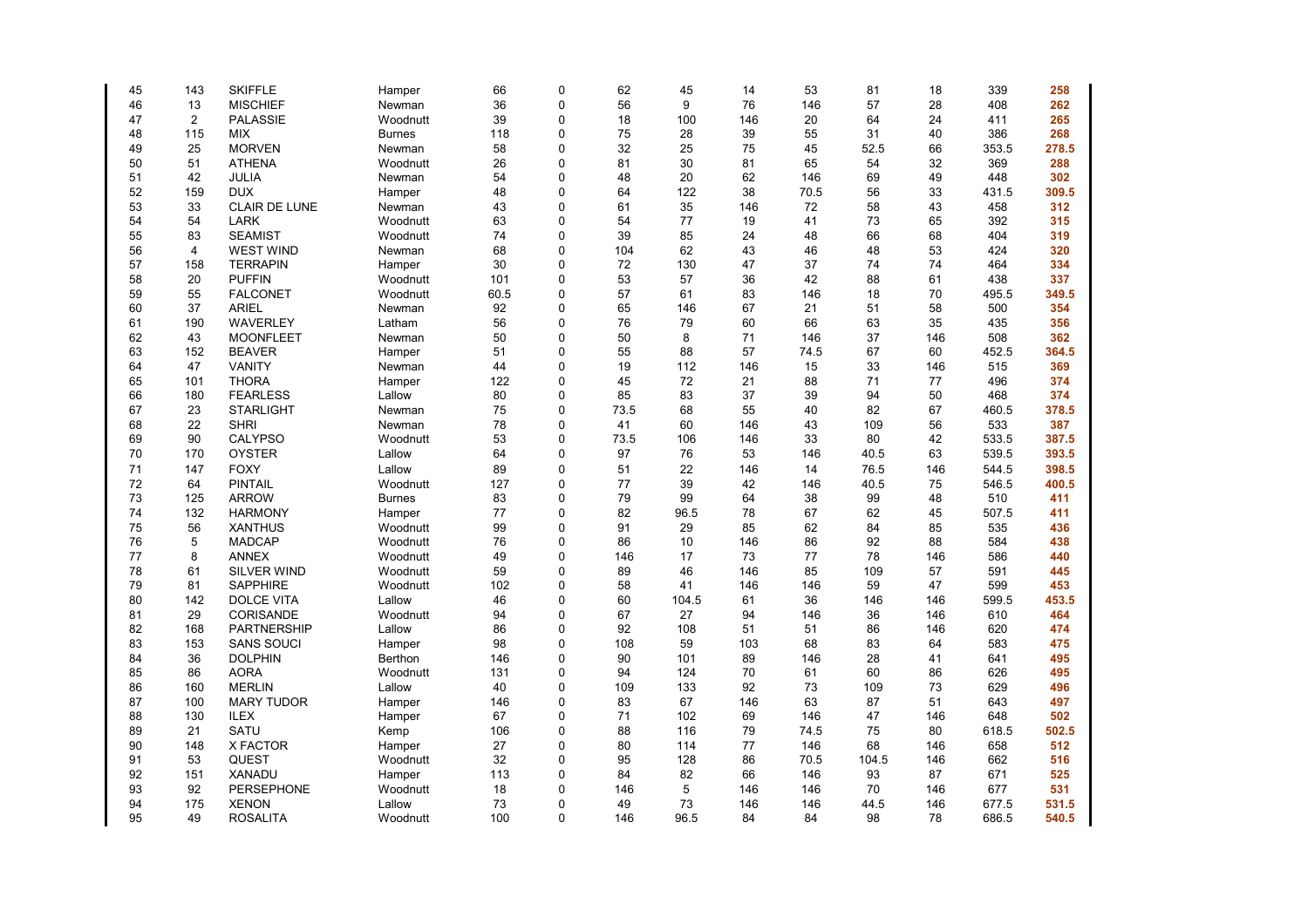| 96  | 106            | <b>SANDPIPER</b>    | Hamper    | 90   | $\Omega$ | 102   | 38    | 88    | 81  | 146   | 146 | 691   | 545   |
|-----|----------------|---------------------|-----------|------|----------|-------|-------|-------|-----|-------|-----|-------|-------|
| 97  | 145            | <b>FIREBIRD</b>     | Hamper    | 72   | $\Omega$ | 89    | 117   | 74    | 146 | 117   | 76  | 691   | 545   |
| 98  | 74             | <b>FIONA</b>        | Woodnutt  | 31   | $\Omega$ | 106.5 | 95    | 146   | 82  | 85    | 146 | 691.5 | 545.5 |
| 99  | $\overline{7}$ | <b>SENEX</b>        | Woodnutt  | 52   | $\Omega$ | 98    | 103   | 146   | 44  | 103   | 146 | 692   | 546   |
| 100 | 68             | SOUTHWIND           | Woodnutt  | 124  | 0        | 78    | 89    | 48    | 146 | 65    | 146 | 696   | 550   |
| 101 | 89             | <b>JINX</b>         | Woodnutt  | 107  | $\Omega$ | 106.5 | 92    | 80    | 76  | 89    | 146 | 696.5 | 550.5 |
| 102 | 131            | <b>FLYING FOX</b>   | Hamper    | 5    | 0        | 27    | 84    | 146   | 146 | 146   | 146 | 700   | 554   |
| 103 | 174            | <b>XERES</b>        | Lallow    | 146  | $\Omega$ | 146   | 26    | 146   | 146 | 72    | 23  | 705   | 559   |
| 104 | 67             | <b>TYPHOON</b>      | Woodnutt  | 95   | $\Omega$ | 105   | 94    | 100   | 146 | 95    | 71  | 706   | 560   |
| 105 | 138            | <b>SPRAY</b>        | Souter    | 96   | $\Omega$ | 112   | 80    | 96    | 79  | 102   | 146 | 711   | 565   |
| 106 | 85             | <b>HARLEQUIN</b>    | Woodnutt  | 81   | 0        | 113   | 98    | 95    | 89  | 90    | 146 | 712   | 566   |
| 107 | 10             | IT                  | Woodnutt  | 57   | 0        | 96    | 121   | 72    | 146 | 146   | 81  | 719   | 573   |
| 108 | 141            | <b>MADAMEX</b>      | Hamper    | 105  | 0        | 100   | 115   | 82    | 93  | 111   | 82  | 688   | 573   |
| 109 | 59             | <b>IONA</b>         | Newman    | 42   | 0        | 146   | 78    | 16    | 146 | 146   | 146 | 720   | 574   |
| 110 | 30             | ONWARD              | Woodnutt  | 84   | $\Omega$ | 66    | 119   | 146   | 64  | 97    | 146 | 722   | 576   |
| 111 | 65             | <b>VERONIQUE</b>    | Percy See | 146  | $\Omega$ | 59    | 64    | 93    | 92  | 123   | 146 | 723   | 577   |
| 112 | 128            | LITTLE X            | Hamper    | 82   | $\Omega$ | 120   | 93    | 104   | 96  | 116   | 95  | 706   | 586   |
| 113 | 184            | QUIXOTIC            | Latham    | 146  | $\Omega$ | 146   | 51    | 91    | 83  | 91    | 146 | 754   | 608   |
| 114 | 165            | <b>TORTOISE</b>     | Lallow    | 104  | 0        | 103   | 134   | 102   | 87  | 125   | 92  | 747   | 613   |
| 115 | 39             | <b>GONE AWAY</b>    | Woodnutt  | 129  | $\Omega$ | 87    | 118   | 104.8 | 90  | 100   | 146 | 774.8 | 628.8 |
| 116 | 191            | JUDY                | Perry     | 45   | 0        | 146   | 126   | 146   | 146 | 79    | 90  | 778   | 632   |
| 117 | 71             | <b>WENDA</b>        | Napier    | 93   | 0        | 146   | 50    | 58    | 146 | 146   | 146 | 785   | 639   |
| 118 | 102            | WHISKEY JOHNNY      | Souter    | 130  | 0        | 117   | 107   | 106   | 97  | 127   | 91  | 775   | 645   |
| 119 | 114            | <b>CARIAD</b>       | Hamper    | 119  | $\Omega$ | 68    | 125   | 68    | 146 | 122   | 146 | 794   | 648   |
| 120 | 189            | <b>ONYX</b>         | Latham    | 126  | 0        | 99    | 135   | 107   | 80  | 113   | 146 | 806   | 660   |
| 121 | 69             | <b>HELENA</b>       | Woodnutt  | 85   | $\Omega$ | 115   | 111   | 146   | 146 | 120   | 84  | 807   | 661   |
| 122 | 129            | <b>VIXEN</b>        | Hamper    | 111  | 0        | 146   | 113   | 90    | 100 | 104.5 | 146 | 810.5 | 664.5 |
| 123 | 122            | <b>EVE</b>          | Hamper    | 117  | 0        | 110   | 120   | 146   | 146 | 107   | 69  | 815   | 669   |
| 124 | 45             | <b>JEWEL</b>        | Woodnutt  | 60.5 | 0        | 93    | 146   | 87    | 146 | 146   | 146 | 824.5 | 678.5 |
| 125 | 31             | <b>FRIVOL</b>       | Berthon   | 121  | $\Omega$ | 146   | 127   | 146   | 101 | 115   | 72  | 828   | 682   |
| 126 | 44             | <b>AJAX</b>         | Woodnutt  | 120  | 0        | 116   | 86    | 98    | 146 | 119   | 146 | 831   | 685   |
| 127 | 16             | <b>MYSTERY</b>      | Woodnutt  | 55   | $\Omega$ | 118   | 75    | 146   | 146 | 146   | 146 | 832   | 686   |
| 128 | 88             | <b>TING HOW</b>     | Woodnutt  | 128  | 0        | 146   | 129   | 99    | 78  | 118   | 146 | 844   | 698   |
| 129 | 135            | <b>MOLLYMAWK</b>    | Hamper    | 116  | $\Omega$ | 114   | 146   | 97    | 146 | 146   | 79  | 844   | 698   |
| 130 | 84             | <b>NANETTE</b>      | Woodnutt  | 65   | 0        | 70    | 146   | 146   | 146 | 146   | 146 | 865   | 719   |
| 131 | 15             | <b>KITTIWAKE</b>    | Newman    | 146  | 0        | 101   | 132   | 101   | 98  | 146   | 146 | 870   | 724   |
| 132 | 193            | <b>SAWDUST</b>      | Latham    | 146  | $\Omega$ | 146   | 65    | 146   | 91  | 146   | 146 | 886   | 740   |
| 133 | 18             | <b>NEFERTITI</b>    | Berthon   | 103  | 0        | 146   | 146   | 105   | 94  | 146   | 146 | 886   | 740   |
| 134 | 104            | <b>GENEVIEVE</b>    | Souter    | 114  | $\Omega$ | 111   | 81    | 146   | 146 | 146   | 146 | 890   | 744   |
| 135 | 98             | WAXWING             | Hamper    | 132  | 0        | 146   | 123   | 146   | 146 | 112   | 89  | 894   | 748   |
| 136 | 121            | <b>CURLEW</b>       | Hamper    | 133  | $\Omega$ | 122   | 131   | 146   | 99  | 124   | 146 | 901   | 755   |
| 137 | 196            | <b>SARANNA</b>      | Wilson    | 108  | 0        | 146   | 90    | 146   | 146 | 128   | 146 | 910   | 764   |
| 138 | 82             | <b>MAGIC DRAGON</b> | Woodnutt  | 87   | $\Omega$ | 146   | 146   | 146   | 146 | 96    | 146 | 913   | 767   |
| 139 | 105            | <b>BLUE PHANTOM</b> | Hamper    | 146  | 0        | 146   | 110   | 146   | 146 | 101   | 146 | 941   | 795   |
| 140 | 139            | <b>HALCYON</b>      | Hamper    | 146  | $\Omega$ | 146   | 70    | 146   | 146 | 146   | 146 | 946   | 800   |
| 141 | 103            | <b>MINX</b>         | Hamper    | 125  | 0        | 119   | 146   | 146   | 146 | 126   | 146 | 954   | 808   |
| 142 | 118            | <b>XAVIA</b>        | Hamper    | 112  | $\Omega$ | 121   | 146   | 146   | 146 | 146   | 146 | 963   | 817   |
| 143 | 112            | <b>PEPPER</b>       | Hamper    | 123  | 0        | 146   | 146   | 146   | 146 | 114   | 146 | 967   | 821   |
| 144 | 133            | LEDA                | Hamper    | 134  | $\Omega$ | 146   | 104.5 | 146   | 146 | 146   | 146 | 968.5 | 822.5 |
| 145 | 176            | <b>CRUMPET</b>      | Lallow    | 146  | $\Omega$ | 146   | 146   | 146   | 146 | 106   | 146 | 982   | 836   |
|     |                |                     |           |      |          |       |       |       |     |       |     |       |       |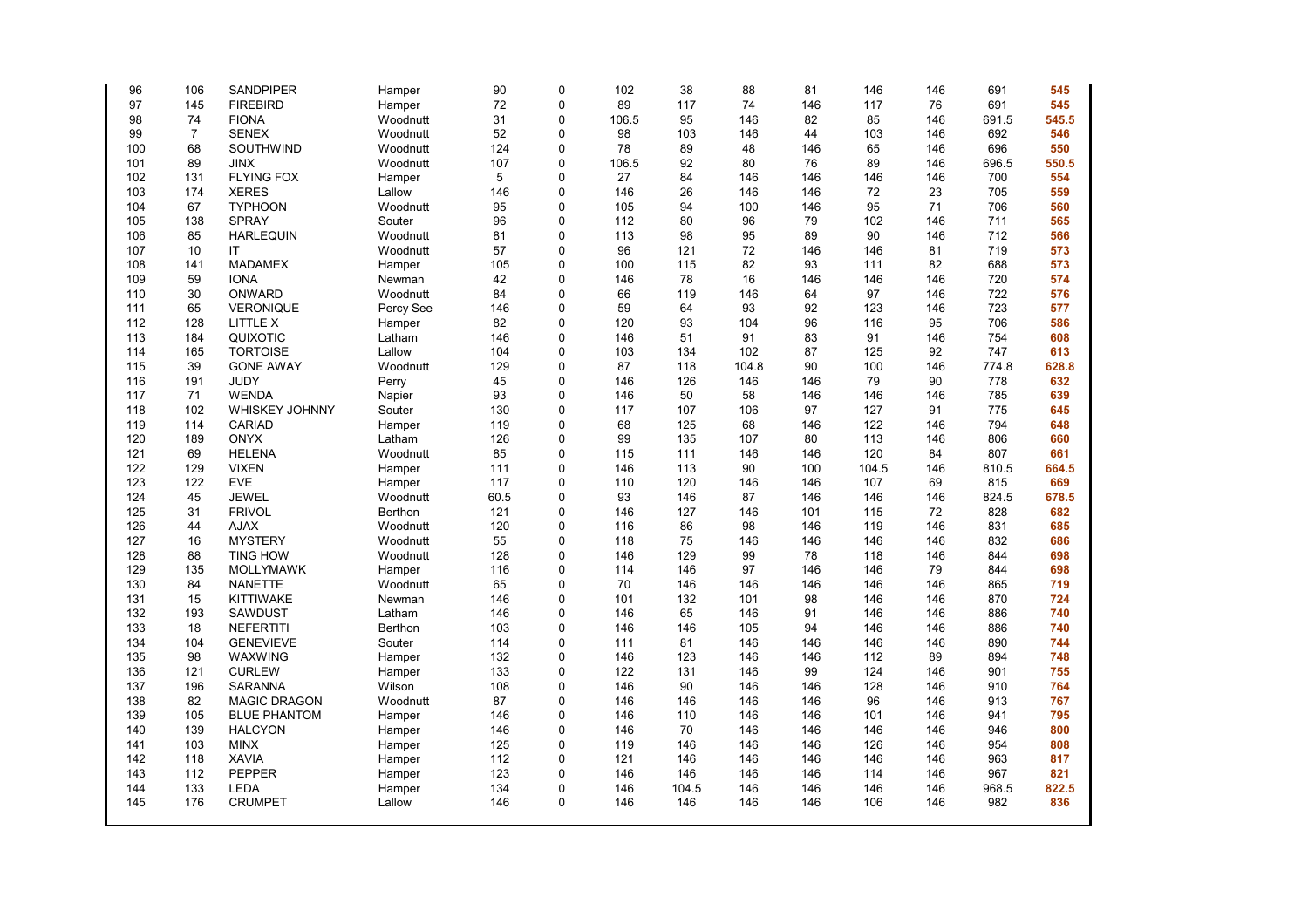| Phillipson Challenge Shield |  |
|-----------------------------|--|
|-----------------------------|--|



|              |                      | <b>Saturday August 13th 2011</b>                |            |                           |                  |                    |           |                    |            |                         |           |                    |                |                           |           |                    |            |                    |            |            |
|--------------|----------------------|-------------------------------------------------|------------|---------------------------|------------------|--------------------|-----------|--------------------|------------|-------------------------|-----------|--------------------|----------------|---------------------------|-----------|--------------------|------------|--------------------|------------|------------|
| Div'n        | x.                   | <b>Boat Name</b>                                | Sat 1      | x                         | Sun              | x                  | Mon       | $\mathbf{x}$       | Tue        | x                       | Wed       | $\pmb{\mathsf{x}}$ | Thu            | x                         | Fri       | x                  | Sat 2      | $\mathbf x$        | Total      | Best 6     |
|              |                      | <b>COWES DIVISION - 13 boats</b>                |            |                           |                  |                    |           |                    |            |                         |           |                    |                |                           |           |                    |            |                    |            |            |
| С            | 99                   | XIN BAI                                         | 16         | $\boldsymbol{\mathsf{x}}$ | 0                | x                  | 22        | $\pmb{\mathsf{x}}$ | 19         | X                       | 29        | x                  | 22             | $\boldsymbol{\mathsf{x}}$ | 8         | x                  | 12         | $\pmb{\mathsf{x}}$ | 128        | 99         |
| C            | 76                   | <b>MYRTLE</b>                                   | 41         | x                         | 0                | $\pmb{\mathsf{x}}$ | 28        | $\pmb{\mathsf{x}}$ | 37         | X                       | 33        | $\pmb{\mathsf{x}}$ | 54             |                           | 34        | $\pmb{\mathsf{x}}$ | 146        |                    | 373        | 227        |
| C            | 20                   | <b>PUFFIN</b>                                   | 101        |                           | 0                | x                  | 53        | $\pmb{\mathsf{x}}$ | 57         | $\mathbf x$             | 36        | $\pmb{\mathsf{x}}$ | 42             | $\mathbf x$               | 88        |                    | 61         | $\mathbf x$        | 438        | 337        |
| C            | 81                   | <b>SAPPHIRE</b>                                 | 102        |                           | 0                | x                  | 58        | $\mathbf{x}$       | 41         | $\overline{\mathbf{x}}$ | 146       |                    | 146            |                           | 59        | $\mathbf x$        | 47         | $\mathbf x$        | 599        | 453        |
| C<br>C       | 168<br>86            | PARTNERSHIP<br><b>AORA</b>                      | 86         | $\mathbf x$               | 0                | x                  | 92<br>94  |                    | 108<br>124 |                         | 51<br>70  | $\pmb{\mathsf{x}}$ | 51             | $\mathbf x$               | 86<br>60  |                    | 146        |                    | 620<br>626 | 474<br>495 |
| C            | 100                  | <b>MARY TUDOR</b>                               | 131<br>146 |                           | 0<br>0           | x<br>x             | 83        |                    | 67         |                         | 146       |                    | 61<br>63       |                           | 87        | x                  | 86<br>51   | $\pmb{\mathsf{x}}$ | 643        | 497        |
| C            | $\overline{7}$       | <b>SENEX</b>                                    | 52         | $\mathbf x$               | 0                | $\mathbf{x}$       | 98        |                    | 103        |                         | 146       |                    | 44             | $\mathbf x$               | 103       |                    | 146        |                    | 692        | 546        |
| C            | 31                   | <b>FRIVOL</b>                                   | 121        |                           | 0                | x                  | 146       |                    | 127        |                         | 146       |                    | 101            |                           | 115       |                    | 72         |                    | 828        | 682        |
| C            | 18                   | <b>NEFERTITI</b>                                | 103        |                           | 0                | $\mathbf{x}$       | 146       |                    | 146        |                         | 105       |                    | 94             |                           | 146       |                    | 146        |                    | 886        | 740        |
| $\mathbf C$  | 98                   | WAXWING                                         | 132        |                           | 0                | $\pmb{\mathsf{x}}$ | 146       |                    | 123        |                         | 146       |                    | 146            |                           | 112       |                    | 89         |                    | 894        | 748        |
| C            | 121                  | <b>CURLEW</b>                                   | 133        |                           | 0                | x                  | 122       |                    | 131        |                         | 146       |                    | 99             |                           | 124       |                    | 146        |                    | 901        | 755        |
| $\mathsf{C}$ | 112                  | <b>PEPPER</b>                                   | 123        |                           | $\mathbf 0$      | $\mathbf{x}$       | 146       |                    | 146        |                         | 146       |                    | 146            |                           | 114       |                    | 146        |                    | 967        | 821        |
|              |                      | <b>Total for Best Four</b><br>Discard Day $(x)$ | 195<br>X   |                           | 0                |                    | 161       |                    | 154        |                         | 149       |                    | 159            |                           | 161       |                    | 171        |                    |            |            |
|              |                      | <b>Cumulative Total</b>                         | 955        |                           |                  |                    |           |                    |            |                         |           |                    |                |                           |           |                    |            |                    |            |            |
|              |                      | <b>HAMBLE DIVISION - 21 boats</b>               |            |                           |                  |                    |           |                    |            |                         |           |                    |                |                           |           |                    |            |                    |            |            |
| н            | 166                  | SWALLOW                                         | 24         | $\mathbf{x}$              | 0                | x                  | 5         | $\mathbf x$        | 23         | X                       | 9         | $\pmb{\mathsf{x}}$ | $\overline{2}$ | $\pmb{\mathsf{x}}$        | 16        | X                  | 31         | $\pmb{\mathsf{x}}$ | 110        | 79         |
| н            | 157                  | SOX                                             | 12         | $\mathbf x$               | 0                | $\pmb{\mathsf{x}}$ | 21        |                    | 18         | $\mathbf x$             | 146       |                    | 27             | $\pmb{\mathsf{x}}$        | 35        |                    | 15         | $\pmb{\mathsf{x}}$ | 274        | 128        |
| Н            | 124                  | <b>KATHLEEN</b>                                 | 17         | x                         | 0                | x                  | 23        |                    | 47         |                         | 27        |                    | 34             |                           | 23        | x                  | 46         |                    | 217        | 170        |
| н            | 146                  | <b>CAPRICE</b>                                  | 38         |                           | 0                | x                  | 17        | $\pmb{\mathsf{x}}$ | 91         |                         | 23        | $\pmb{\mathsf{x}}$ | 60             |                           | 61        |                    | 37         |                    | 327        | 236        |
| н            | 144                  | LA MOUETTE                                      | 71         |                           | 0                | $\pmb{\mathsf{x}}$ | 69        |                    | 31         | X                       | 34        |                    | 32             |                           | 39        |                    | 38         |                    | 314        | 243        |
| н            | 13<br>$\overline{2}$ | <b>MISCHIEF</b>                                 | 36<br>39   | $\mathbf{x}$              | 0<br>$\mathbf 0$ | x                  | 56        |                    | 9          | $\overline{\mathbf{x}}$ | 76        |                    | 146            |                           | 57<br>64  |                    | 28         | $\pmb{\mathsf{x}}$ | 408<br>411 | 262<br>265 |
| H<br>Н       | 159                  | <b>PALASSIE</b><br><b>DUX</b>                   | 48         |                           | 0                | x<br>$\mathbf{x}$  | 18<br>64  | $\mathbf x$        | 100<br>122 |                         | 146<br>38 |                    | 20<br>70.5     | $\mathbf x$               | 56        |                    | 24<br>33   | $\pmb{\mathsf{x}}$ | 431.5      | 309.5      |
| н            | 54                   | <b>LARK</b>                                     | 63         |                           | 0                | x                  | 54        |                    | 77         |                         | 19        | $\pmb{\mathsf{x}}$ | 41             |                           | 73        |                    | 65         |                    | 392        | 315        |
| н            | 47                   | VANITY                                          | 44         |                           | 0                | x                  | 19        | $\mathbf x$        | 112        |                         | 146       |                    | 15             | $\mathbf x$               | 33        | $\mathbf x$        | 146        |                    | 515        | 369        |
| н            | 180                  | <b>FEARLESS</b>                                 | 80         |                           | 0                | $\pmb{\mathsf{x}}$ | 85        |                    | 83         |                         | 37        |                    | 39             |                           | 94        |                    | 50         |                    | 468        | 374        |
| н            | 90                   | <b>CALYPSO</b>                                  | 53         |                           | 0                | x                  | 73.5      |                    | 106        |                         | 146       |                    | 33             |                           | 80        |                    | 42         |                    | 533.5      | 387.5      |
| Н            | 36                   | <b>DOLPHIN</b>                                  | 146        |                           | 0                | $\mathbf{x}$       | 90        |                    | 101        |                         | 89        |                    | 146            |                           | 28        | $\mathbf{x}$       | 41         |                    | 641        | 495        |
| Н            | 21                   | SATU                                            | 106        |                           | 0                | $\pmb{\mathsf{x}}$ | 88        |                    | 116        |                         | 79        |                    | 74.5           |                           | 75        |                    | 80         |                    | 618.5      | 502.5      |
| H            | 68                   | SOUTHWIND                                       | 124        |                           | $\mathbf 0$      | $\mathbf{x}$       | 78        |                    | 89         |                         | 48        |                    | 146            |                           | 65        |                    | 146        |                    | 696        | 550        |
| н            | 10                   | IT                                              | 57         |                           | $\mathbf 0$      | x                  | 96        |                    | 121        |                         | 72        |                    | 146            |                           | 146       |                    | 81         |                    | 719        | 573        |
| н<br>н       | 59<br>30             | <b>IONA</b><br>ONWARD                           | 42<br>84   |                           | 0<br>0           | $\mathbf{x}$<br>x  | 146<br>66 |                    | 78<br>119  |                         | 16<br>146 | $\pmb{\mathsf{x}}$ | 146<br>64      |                           | 146<br>97 |                    | 146<br>146 |                    | 720<br>722 | 574<br>576 |
| н            | 84                   | NANETTE                                         | 65         |                           | 0                | x                  | 70        |                    | 146        |                         | 146       |                    | 146            |                           | 146       |                    | 146        |                    | 865        | 719        |
| н            | 82                   | <b>MAGIC DRAGON</b>                             | 87         |                           | 0                | x                  | 146       |                    | 146        |                         | 146       |                    | 146            |                           | 96        |                    | 146        |                    | 913        | 767        |
| н            | 118                  | <b>XAVIA</b>                                    | 112        |                           | $\mathbf 0$      | $\mathbf{x}$       | 121       |                    | 146        |                         | 146       |                    | 146            |                           | 146       |                    | 146        |                    | 963        | 817        |
|              |                      | <b>Total for Best Four</b>                      | 89         |                           | $\pmb{0}$        |                    | 59        |                    | 81         |                         | 67        |                    | 64             |                           | 100       |                    | 98         |                    |            |            |
|              |                      | Discard Dav $(x)$                               |            |                           |                  |                    |           |                    |            |                         |           |                    |                |                           | x         |                    |            |                    |            |            |

wiscard Day (**x**)<br>**x** and a said band a said band a 458 **x Cumulative Total 458**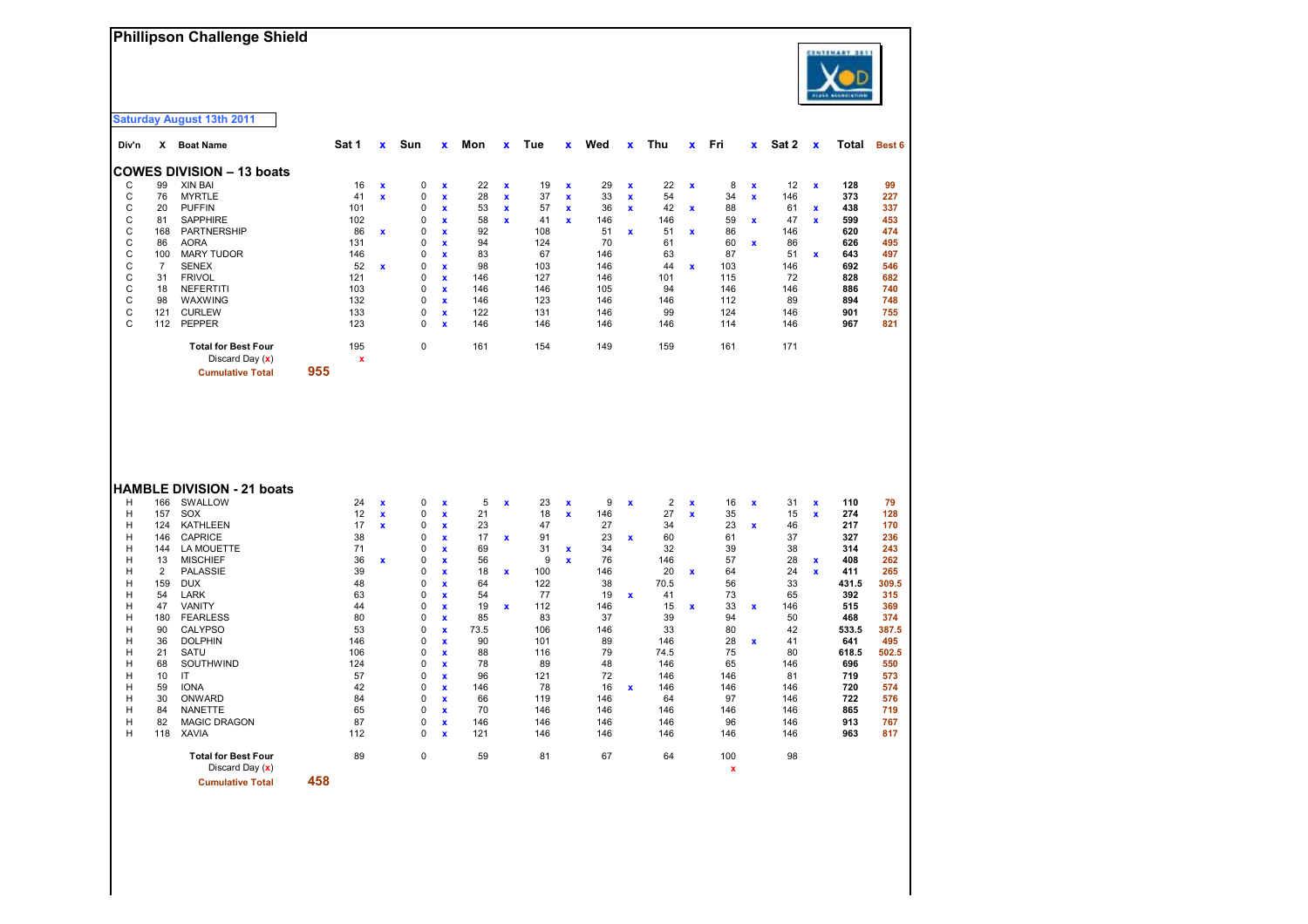|                                                                                                                                     |                                                                                                                                                                                                       | <b>ITCHENOR DIVISION - 30 boats</b>                                                                                                                                                                                                                                                                                                                                                                                                                                                                                   |     |                                                                                                                                                                                                  |                                                                 |                                                                                                                                                         |                                                                                                                                                                                                                                                            |                                                                                                                                                                                                                        |                                   |                                                                                                                                                                                                              |                                                                     |                                                                                                                                                                                                                       |                                                    |                                                                                                                                                                                                 |                  |                                                                                                                                                                                                               |                                                              |                                                                                                                                                                                                             |                                                    |                                                                                                                                                                                                                          |                                                                                                                                                                                                                  |
|-------------------------------------------------------------------------------------------------------------------------------------|-------------------------------------------------------------------------------------------------------------------------------------------------------------------------------------------------------|-----------------------------------------------------------------------------------------------------------------------------------------------------------------------------------------------------------------------------------------------------------------------------------------------------------------------------------------------------------------------------------------------------------------------------------------------------------------------------------------------------------------------|-----|--------------------------------------------------------------------------------------------------------------------------------------------------------------------------------------------------|-----------------------------------------------------------------|---------------------------------------------------------------------------------------------------------------------------------------------------------|------------------------------------------------------------------------------------------------------------------------------------------------------------------------------------------------------------------------------------------------------------|------------------------------------------------------------------------------------------------------------------------------------------------------------------------------------------------------------------------|-----------------------------------|--------------------------------------------------------------------------------------------------------------------------------------------------------------------------------------------------------------|---------------------------------------------------------------------|-----------------------------------------------------------------------------------------------------------------------------------------------------------------------------------------------------------------------|----------------------------------------------------|-------------------------------------------------------------------------------------------------------------------------------------------------------------------------------------------------|------------------|---------------------------------------------------------------------------------------------------------------------------------------------------------------------------------------------------------------|--------------------------------------------------------------|-------------------------------------------------------------------------------------------------------------------------------------------------------------------------------------------------------------|----------------------------------------------------|--------------------------------------------------------------------------------------------------------------------------------------------------------------------------------------------------------------------------|------------------------------------------------------------------------------------------------------------------------------------------------------------------------------------------------------------------|
|                                                                                                                                     | 186<br>50<br>80<br>26<br>91<br>177<br>171<br>182<br>169<br>181<br>192<br>158<br>55<br>152<br>101<br>132<br>130<br>151<br>145<br>141<br>65<br>184<br>39<br>191<br>71<br>189<br>129<br>15<br>105<br>103 | PHOENIX<br><b>XCITATION</b><br>LASS<br><b>CATHERINE</b><br>ASTRALITA<br><b>RELAXATION</b><br>CHARTREUSE<br>SWEET X<br><b>PERDIX</b><br><b>XTRAVAGANCE</b><br><b>FELIX</b><br><b>TERRAPIN</b><br><b>FALCONET</b><br><b>BEAVER</b><br>THORA<br><b>HARMONY</b><br><b>ILEX</b><br>XANADU<br><b>FIREBIRD</b><br><b>MADAMEX</b><br><b>VERONIQUE</b><br>QUIXOTIC<br><b>GONE AWAY</b><br>JUDY<br><b>WENDA</b><br><b>ONYX</b><br><b>VIXEN</b><br>KITTIWAKE<br><b>BLUE PHANTOM</b><br><b>MINX</b><br><b>Total for Best Four</b> |     | 13<br>28<br>4<br>1<br>21<br>3<br>29<br>22<br>34<br>35<br>25<br>30<br>60.5<br>51<br>122<br>77<br>67<br>113<br>72<br>105<br>146<br>146<br>129<br>45<br>93<br>126<br>111<br>146<br>146<br>125<br>21 | $\pmb{\mathsf{x}}$<br>$\mathbf x$<br>x<br>$\mathbf x$           | 0<br>0<br>0<br>0<br>0<br>0<br>0<br>0<br>0<br>0<br>0<br>0<br>0<br>0<br>0<br>0<br>0<br>0<br>0<br>0<br>0<br>0<br>0<br>0<br>0<br>0<br>0<br>0<br>0<br>0<br>0 | $\boldsymbol{\mathsf{x}}$<br>x<br>x<br>x<br>$\mathbf x$<br>x<br>x<br>x<br>x<br>X<br>X<br>X<br>X<br>X<br>X<br>X<br>x<br>x<br>X<br>x<br>X<br>X<br>x<br>X<br>x<br>$\mathbf x$<br>x<br>X<br>x<br>x                                                             | $\mathbf{1}$<br>$\boldsymbol{2}$<br>12<br>146<br>16<br>38<br>9<br>35<br>44<br>24<br>15<br>72<br>57<br>55<br>45<br>82<br>71<br>84<br>89<br>100<br>59<br>146<br>87<br>146<br>146<br>99<br>146<br>101<br>146<br>119<br>24 | x<br>x<br>$\pmb{\mathsf{x}}$<br>x | 6<br>13<br>11<br>54<br>55<br>4<br>44<br>52<br>$\mathbf{1}$<br>40<br>109<br>130<br>61<br>88<br>72<br>96.5<br>102<br>82<br>117<br>115<br>64<br>51<br>118<br>126<br>50<br>135<br>113<br>132<br>110<br>146<br>22 | x<br>$\pmb{\mathsf{x}}$<br>x<br>x                                   | 1<br>$\overline{2}$<br>15<br>$\overline{7}$<br>11<br>63<br>30<br>28<br>40<br>65<br>18<br>47<br>83<br>57<br>21<br>78<br>69<br>66<br>74<br>82<br>93<br>91<br>104.8<br>146<br>58<br>107<br>90<br>101<br>146<br>146<br>21 | x<br>$\mathbf x$<br>x<br>X                         | 1<br>146<br>26<br>3<br>23<br>5<br>28<br>18<br>25<br>50<br>30<br>37<br>146<br>74.5<br>88<br>67<br>146<br>146<br>146<br>93<br>92<br>83<br>90<br>146<br>146<br>80<br>100<br>98<br>146<br>146<br>27 | x<br>x<br>x<br>x | 17<br>5<br>43<br>4<br>10<br>14<br>$\overline{7}$<br>30<br>29<br>121<br>49<br>74<br>18<br>67<br>71<br>62<br>47<br>93<br>117<br>111<br>123<br>91<br>100<br>79<br>146<br>113<br>104.5<br>146<br>101<br>126<br>26 | X<br>x<br>x<br>$\pmb{\mathsf{x}}$                            | 83<br>10<br>14<br>17<br>11<br>34<br>$\overline{7}$<br>9<br>93<br>8<br>146<br>74<br>70<br>60<br>77<br>45<br>146<br>87<br>76<br>82<br>146<br>146<br>146<br>90<br>146<br>146<br>146<br>146<br>146<br>146<br>34 | x<br>$\pmb{\mathsf{x}}$<br>$\pmb{\mathsf{x}}$<br>x | 122<br>206<br>125<br>232<br>147<br>161<br>154<br>194<br>266<br>343<br>392<br>464<br>495.5<br>452.5<br>496<br>507.5<br>648<br>671<br>691<br>688<br>723<br>754<br>774.8<br>778<br>785<br>806<br>810.5<br>870<br>941<br>954 | 39<br>60<br>82<br>86<br>92<br>98<br>110<br>142<br>173<br>222<br>246<br>334<br>349.5<br>364.5<br>374<br>411<br>502<br>525<br>545<br>573<br>577<br>608<br>628.8<br>632<br>639<br>660<br>664.5<br>724<br>795<br>808 |
|                                                                                                                                     |                                                                                                                                                                                                       | Discard Day $(x)$<br><b>Cumulative Total</b>                                                                                                                                                                                                                                                                                                                                                                                                                                                                          | 141 |                                                                                                                                                                                                  |                                                                 |                                                                                                                                                         |                                                                                                                                                                                                                                                            |                                                                                                                                                                                                                        |                                   |                                                                                                                                                                                                              |                                                                     |                                                                                                                                                                                                                       |                                                    |                                                                                                                                                                                                 |                  |                                                                                                                                                                                                               |                                                              | x                                                                                                                                                                                                           |                                                    |                                                                                                                                                                                                                          |                                                                                                                                                                                                                  |
|                                                                                                                                     |                                                                                                                                                                                                       | <b>LYMINGTON DIVISION - 29 boats</b>                                                                                                                                                                                                                                                                                                                                                                                                                                                                                  |     |                                                                                                                                                                                                  |                                                                 |                                                                                                                                                         |                                                                                                                                                                                                                                                            |                                                                                                                                                                                                                        |                                   |                                                                                                                                                                                                              |                                                                     |                                                                                                                                                                                                                       |                                                    |                                                                                                                                                                                                 |                  |                                                                                                                                                                                                               |                                                              |                                                                                                                                                                                                             |                                                    |                                                                                                                                                                                                                          |                                                                                                                                                                                                                  |
| L<br>L<br>L<br>L<br>L<br>L<br>L<br>L<br>L<br>L<br>L<br>L<br>L<br>L<br>L<br>L<br>L<br>L<br>L<br>L<br>Г<br>L<br>L<br>L<br>L<br>L<br>L | 87<br>48<br>178<br>161<br>140<br>179<br>119<br>164<br>117<br>72<br>34<br>108<br>183<br>27<br>42<br>33<br>170<br>56<br>8<br>142<br>53<br>92<br>175<br>131<br>114<br>69<br>16<br>88<br>176              | <b>EXCALIBUR</b><br>XL<br><b>BEATRIX</b><br>MAYDAY<br>LUCREZIA<br><b>XPEDITIOUS</b><br>LONE STAR<br><b>DIANA</b><br>XRAY<br><b>VENUS</b><br><b>MERSA</b><br><b>LEADING WIND</b><br>CONDOR<br><b>ESTELLE</b><br>JULIA<br>CLAIR DE LUNE<br>OYSTER<br><b>XANTHUS</b><br><b>ANNEX</b><br><b>DOLCE VITA</b><br>QUEST<br>PERSEPHONE<br><b>XENON</b><br><b>FLYING FOX</b><br>CARIAD<br><b>HELENA</b><br><b>MYSTERY</b><br><b>TING HOW</b><br><b>CRUMPET</b>                                                                  |     | $\overline{7}$<br>88<br>9<br>2<br>97<br>8<br>62<br>6<br>37<br>19<br>10<br>15<br>91<br>79<br>54<br>43<br>64<br>99<br>49<br>46<br>32<br>18<br>73<br>5<br>119<br>85<br>55<br>128<br>146             | $\mathbf x$<br>$\pmb{\mathsf{x}}$<br>$\mathbf x$<br>$\mathbf x$ | 0<br>0<br>0<br>0<br>0<br>0<br>0<br>0<br>0<br>0<br>0<br>0<br>0<br>0<br>0<br>0<br>0<br>0<br>0<br>0<br>$\Omega$<br>0<br>0<br>0<br>0<br>0<br>0<br>0<br>0    | $\mathbf x$<br>$\mathbf x$<br>x<br>x<br>x<br>x<br>x<br>X<br>x<br>x<br>x<br>x<br>X<br>X<br>X<br>X<br>X<br>X<br>X<br>x<br>X<br>$\boldsymbol{\mathsf{x}}$<br>$\mathbf{x}$<br>X<br>$\mathbf{x}$<br>$\mathbf{x}$<br>$\mathbf{x}$<br>$\mathbf x$<br>$\mathbf{x}$ | 4<br>13<br>$\overline{7}$<br>33<br>29<br>34<br>43<br>63<br>11<br>47<br>10<br>25<br>36<br>40<br>48<br>61<br>97<br>91<br>146<br>60<br>95<br>146<br>49<br>27<br>68<br>115<br>118<br>146<br>146                            | x<br>$\pmb{\mathsf{x}}$<br>x<br>x | 12<br>$\overline{2}$<br>24<br>87<br>14<br>49<br>53<br>36<br>74<br>43<br>66<br>71<br>16<br>58<br>20<br>35<br>76<br>29<br>17<br>104.5<br>128<br>5<br>73<br>84<br>125<br>111<br>75<br>129<br>146                | x<br>$\pmb{\mathsf{x}}$<br>$\pmb{\mathsf{x}}$<br>$\pmb{\mathsf{x}}$ | 5<br>8<br>17<br>26<br>13<br>25<br>10<br>46<br>35<br>45<br>41<br>32<br>50<br>22<br>62<br>146<br>53<br>85<br>73<br>61<br>86<br>146<br>146<br>146<br>68<br>146<br>146<br>99<br>146                                       | x<br>$\pmb{\mathsf{x}}$<br>$\pmb{\mathsf{x}}$<br>x | 16<br>12<br>95<br>24<br>19<br>31<br>4<br>10<br>146<br>29<br>58<br>52<br>8<br>69<br>146<br>72<br>146<br>62<br>77<br>36<br>70.5<br>146<br>146<br>146<br>146<br>146<br>146<br>78<br>146            | x<br>x<br>x<br>x | 25<br>21<br>22<br>19<br>3<br>11<br>$\mathbf{1}$<br>24<br>12<br>38<br>50<br>42<br>76.5<br>46<br>69<br>58<br>40.5<br>84<br>78<br>146<br>104.5<br>70<br>44.5<br>146<br>122<br>120<br>146<br>118<br>106           | $\mathbf x$<br>$\pmb{\mathsf{x}}$<br>$\pmb{\mathsf{x}}$<br>x | 3<br>6<br>27<br>5<br>36<br>16<br>44<br>55<br>29<br>52<br>54<br>62<br>59<br>21<br>49<br>43<br>63<br>85<br>146<br>146<br>146<br>146<br>146<br>146<br>146<br>84<br>146<br>146<br>146                           | x<br>$\pmb{\mathsf{x}}$<br>x<br>x                  | 72<br>150<br>201<br>196<br>211<br>174<br>217<br>240<br>344<br>273<br>289<br>299<br>336.5<br>335<br>448<br>458<br>539.5<br>535<br>586<br>599.5<br>662<br>677<br>677.5<br>700<br>794<br>807<br>832<br>844<br>982           | 47<br>62<br>106<br>109<br>114<br>125<br>155<br>177<br>198<br>221<br>223<br>228<br>245.5<br>256<br>302<br>312<br>393.5<br>436<br>440<br>453.5<br>516<br>531<br>531.5<br>554<br>648<br>661<br>686<br>698<br>836    |
|                                                                                                                                     |                                                                                                                                                                                                       | <b>Total for Best Four</b><br>Discard Day $(x)$                                                                                                                                                                                                                                                                                                                                                                                                                                                                       |     | 20                                                                                                                                                                                               |                                                                 | $\pmb{0}$                                                                                                                                               |                                                                                                                                                                                                                                                            | 32                                                                                                                                                                                                                     |                                   | 33                                                                                                                                                                                                           |                                                                     | 36<br>x                                                                                                                                                                                                               |                                                    | 34                                                                                                                                                                                              |                  | 27                                                                                                                                                                                                            |                                                              | 30                                                                                                                                                                                                          |                                                    |                                                                                                                                                                                                                          |                                                                                                                                                                                                                  |
|                                                                                                                                     |                                                                                                                                                                                                       | <b>Cumulative Total</b>                                                                                                                                                                                                                                                                                                                                                                                                                                                                                               | 176 |                                                                                                                                                                                                  |                                                                 |                                                                                                                                                         |                                                                                                                                                                                                                                                            |                                                                                                                                                                                                                        |                                   |                                                                                                                                                                                                              |                                                                     |                                                                                                                                                                                                                       |                                                    |                                                                                                                                                                                                 |                  |                                                                                                                                                                                                               |                                                              |                                                                                                                                                                                                             |                                                    |                                                                                                                                                                                                                          |                                                                                                                                                                                                                  |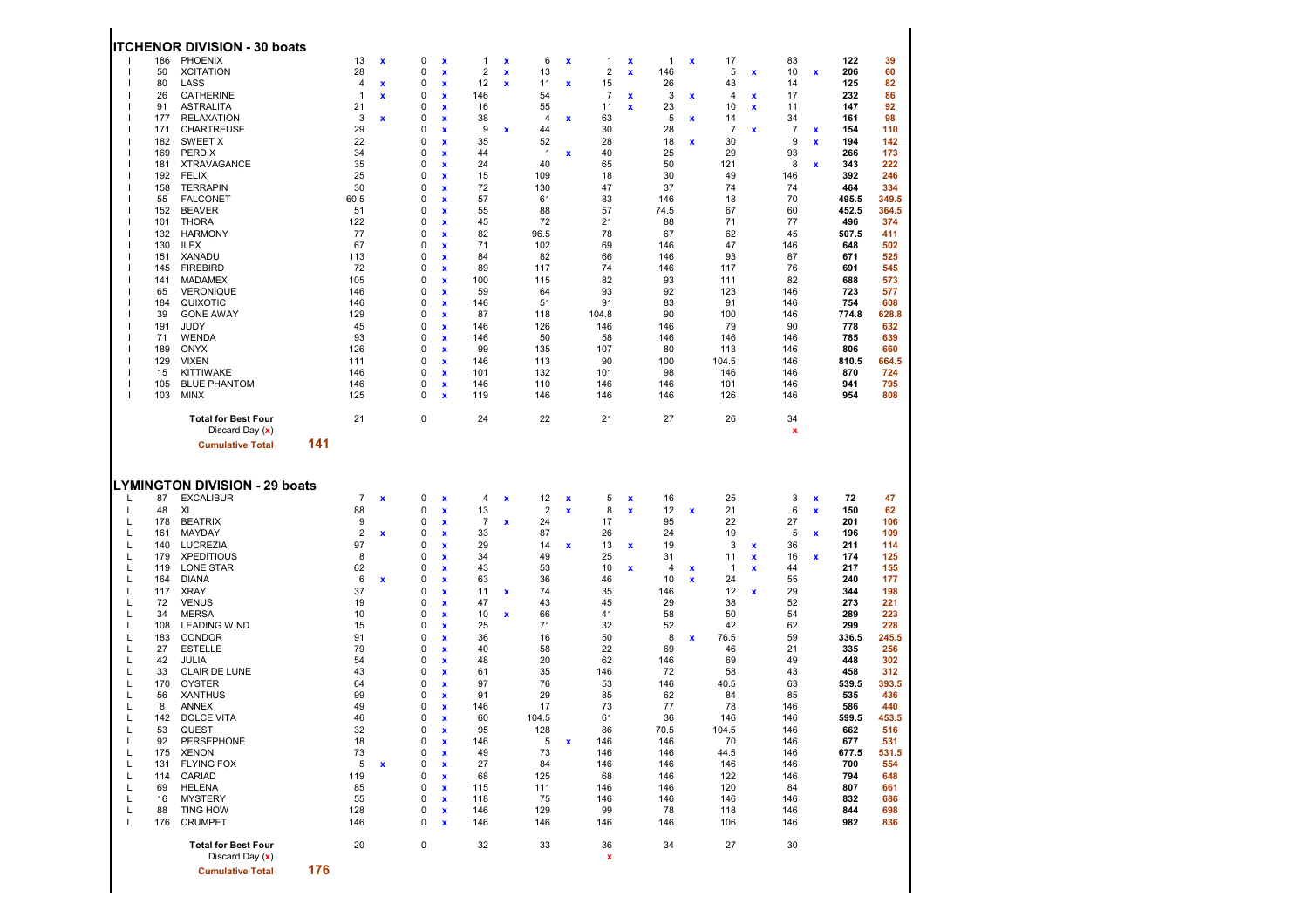| 33<br>$\mathbf 0$<br>33<br>$\ensuremath{\mathsf{3}}$<br>6<br>$\overline{\mathbf{x}}$<br>$\mathbf{x}$<br>$\pmb{\mathsf{x}}$<br>$\pmb{\mathsf{x}}$<br>6<br>146<br>$\mathbf 0$<br>14<br>63<br>$\pmb{\mathsf{x}}$<br>$\pmb{\mathsf{x}}$<br>x<br>70<br>0<br>20<br>26<br>34<br>x<br>$\pmb{\mathsf{x}}$<br>x<br>110<br>0<br>42<br>21<br>54<br>x<br>x<br>20<br>0<br>52<br>32<br>59<br>$\overline{\mathbf{x}}$<br>$\mathbf x$<br>66<br>0<br>62<br>45<br>14<br>x<br>$\mathbf x$<br>58<br>0<br>32<br>25<br>$\mathbf x$<br>75<br>x<br>$\pmb{\mathsf{x}}$<br>26<br>30<br>81<br>$\mathbf 0$<br>81<br>X<br>x<br>92<br>0<br>65<br>146<br>67<br>x<br>50<br>$\mathbf 0$<br>50<br>8<br>71<br>x<br>x<br>59<br>0<br>89<br>46<br>146<br>$\mathbf x$<br>67<br>27<br>94<br>0<br>94<br>$\mathbf x$<br>x<br>31<br>95<br>0<br>$\mathbf x$<br>106.5<br>146<br>$\mathbf x$<br>0<br>106.5<br>92<br>107<br>80<br>x<br>95<br>0<br>105<br>94<br>100<br>$\mathbf{x}$<br>81<br>$\mathsf 0$<br>98<br>95<br>113<br>x<br>82<br>0<br>120<br>93<br>$\pmb{\mathsf{x}}$<br>104<br>0<br>102<br>104<br>103<br>134<br>$\pmb{\mathsf{x}}$<br>120<br>0<br>116<br>86<br>98<br>$\pmb{\mathsf{x}}$<br>146<br>0<br>$\mathbf x$<br>146<br>65<br>146<br>108<br>0<br>146<br>90<br>146<br>x<br>70<br>0<br>146<br>$\mathbf{x}$<br>146<br>146<br>$\mathsf 0$<br>110<br>78<br>81<br>43<br>x<br>115<br>0<br>3<br>42<br>$\overline{4}$<br>$\pmb{\mathsf{x}}$<br>$\pmb{\mathsf{x}}$<br>$\pmb{\mathsf{x}}$<br>$\overline{7}$<br>20<br>52<br>11<br>$\mathbf x$<br>0<br>$\mathbf x$<br>$\pmb{\mathsf{x}}$<br>$\mathbf x$<br>23<br>0<br>3<br>49<br>$\mathbf x$<br>8<br>$\mathbf x$<br>x<br>$\pmb{\mathsf{x}}$<br>109<br>0<br>30<br>56<br>31<br>x<br>$\mathbf{x}$<br>$\pmb{\mathsf{x}}$<br>$\mathsf 0$<br>31<br>69<br>44<br>14<br>x<br>x<br>47<br>0<br>37<br>15<br>12<br>$\mathbf x$<br>$\pmb{\mathsf{x}}$<br>$\mathbf{x}$<br>69<br>0<br>56<br>46<br>48<br>x<br>118<br>0<br>75<br>28<br>39<br>$\mathbf{x}$<br>0<br>39<br>85<br>24<br>74<br>x<br>x<br>68<br>104<br>62<br>43<br>0<br>X<br>79<br>60<br>56<br>0<br>76<br>$\pmb{\mathsf{x}}$<br>75<br>$\mathbf 0$<br>73.5<br>68<br>55<br>$\mathbf x$<br>78<br>0<br>60<br>$\mathbf x$<br>41<br>146<br>22<br>89<br>0<br>51<br>146<br>X<br>127<br>0<br>77<br>39<br>42<br>$\mathbf x$<br>83<br>0<br>79<br>99<br>64<br>x<br>76<br>0<br>86<br>10<br>$\mathbf x$<br>146<br>x<br>98<br>59<br>103<br>0<br>108<br>x<br>40<br>0<br>109<br>133<br>92<br>$\mathbf x$<br>27<br>77<br>0<br>80<br>114<br>$\mathbf x$<br>x |
|------------------------------------------------------------------------------------------------------------------------------------------------------------------------------------------------------------------------------------------------------------------------------------------------------------------------------------------------------------------------------------------------------------------------------------------------------------------------------------------------------------------------------------------------------------------------------------------------------------------------------------------------------------------------------------------------------------------------------------------------------------------------------------------------------------------------------------------------------------------------------------------------------------------------------------------------------------------------------------------------------------------------------------------------------------------------------------------------------------------------------------------------------------------------------------------------------------------------------------------------------------------------------------------------------------------------------------------------------------------------------------------------------------------------------------------------------------------------------------------------------------------------------------------------------------------------------------------------------------------------------------------------------------------------------------------------------------------------------------------------------------------------------------------------------------------------------------------------------------------------------------------------------------------------------------------------------------------------------------------------------------------------------------------------------------------------------------------------------------------------------------------------------------------------------------------------------------------------------------------------------------------------------------------------------------------------------------------------------------------------------------------------------------------------------------------------------------------------------------|
| 100<br>0<br>146<br>96.5<br>$\mathbf{x}$<br>$\mathbf 0$<br>102<br>90<br>38<br>$\mathbf x$<br>0<br>26<br>146<br>$\mathbf x$<br>146<br>96<br>0<br>112<br>80<br>x<br>130<br>0<br>117<br>107<br>X<br>0<br>117<br>$\mathbf{x}$<br>110<br>120                                                                                                                                                                                                                                                                                                                                                                                                                                                                                                                                                                                                                                                                                                                                                                                                                                                                                                                                                                                                                                                                                                                                                                                                                                                                                                                                                                                                                                                                                                                                                                                                                                                                                                                                                                                                                                                                                                                                                                                                                                                                                                                                                                                                                                             |
| 146<br>84<br>88<br>146<br>146<br>96<br>106<br>146<br>146<br>60.5<br>0<br>93<br>146<br>87<br>146<br>x<br>97<br>0<br>146<br>116<br>$\pmb{\mathsf{x}}$<br>114<br>146<br>114<br>$\mathbf{0}$<br>111<br>81<br>146<br>146<br>$\pmb{\mathsf{x}}$<br>$\mathsf 0$<br>134<br>$\mathbf{x}$<br>146<br>104.5<br>146<br>146<br>75<br>0<br>61<br>35<br>71<br>X                                                                                                                                                                                                                                                                                                                                                                                                                                                                                                                                                                                                                                                                                                                                                                                                                                                                                                                                                                                                                                                                                                                                                                                                                                                                                                                                                                                                                                                                                                                                                                                                                                                                                                                                                                                                                                                                                                                                                                                                                                                                                                                                    |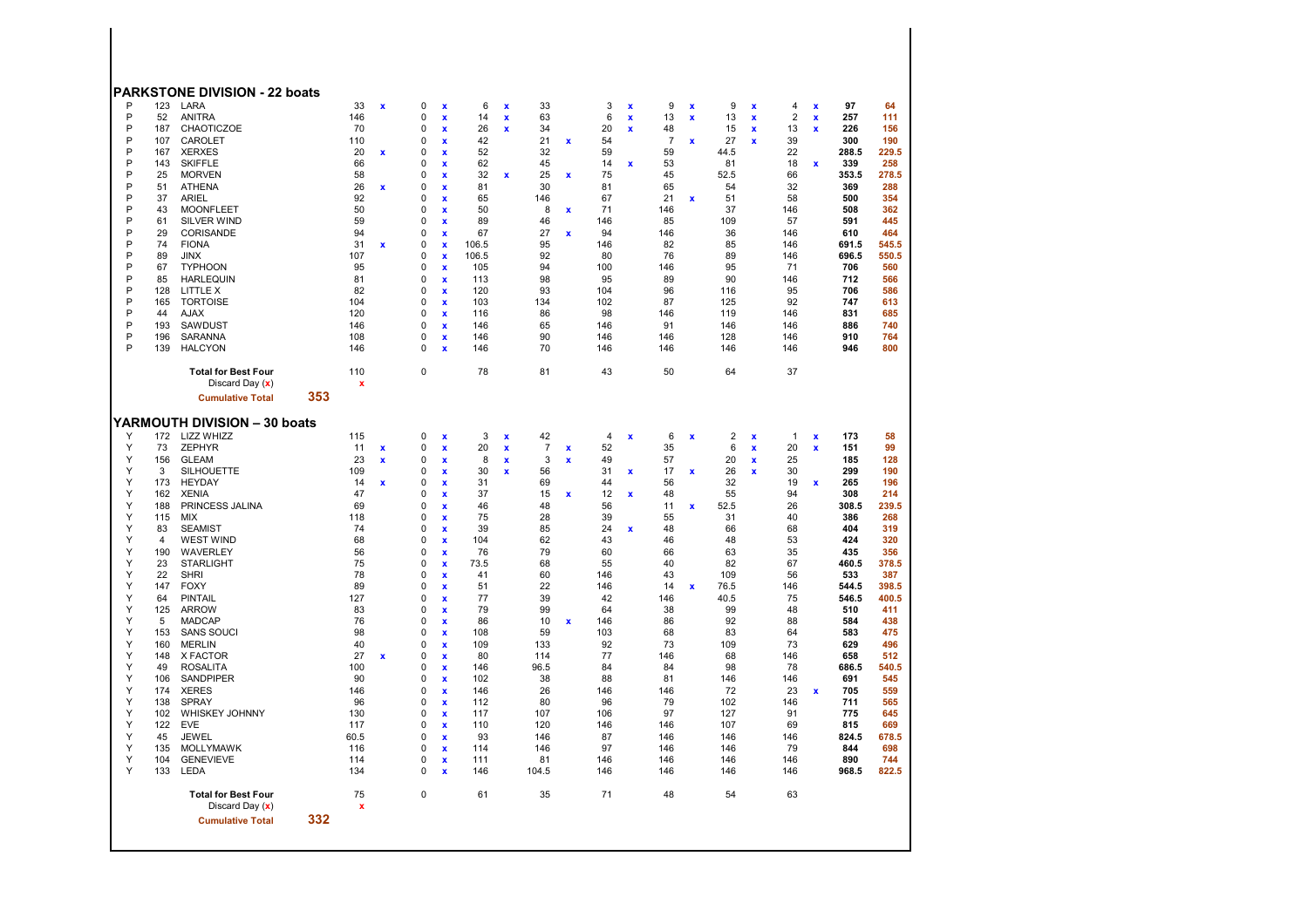|     | <b>Old Masters</b>               |                |             |       |             |     |            |      |       | <b>CENTENARY 2011</b>    |        |
|-----|----------------------------------|----------------|-------------|-------|-------------|-----|------------|------|-------|--------------------------|--------|
|     | <b>Saturday August 13th 2011</b> |                |             |       |             |     |            |      |       | <b>CLASS ASSOCIATION</b> |        |
| pos | <b>Name</b>                      | Sat 1          | Sun         | Mon   | <b>Tues</b> | Wed | <b>Thu</b> | Fri  | Sat 2 | <b>Total</b>             | Best 6 |
| 1   | <b>MAYDAY</b>                    | $\overline{2}$ | 0           | 33    | 87          | 26  | 24         | 19   | 5     | 196                      | 109    |
| 2   | <b>LUCREZIA</b>                  | 97             | 0           | 29    | 14          | 13  | 19         | 3    | 36    | 211                      | 114    |
| 3   | <b>LONE STAR</b>                 | 62             | 0           | 43    | 53          | 10  | 4          | 1    | 44    | 217                      | 155    |
| 4   | PRINCESS JALINA                  | 69             | 0           | 46    | 48          | 56  | 11         | 52.5 | 26    | 308.5                    | 239.5  |
| 5   | <b>JULIA</b>                     | 54             | 0           | 48    | 20          | 62  | 146        | 69   | 49    | 448                      | 302    |
| 6   | <b>THORA</b>                     | 122            | 0           | 45    | 72          | 21  | 88         | 71   | 77    | 496                      | 374    |
| 7   | <b>FOXY</b>                      | 89             | 0           | 51    | 22          | 146 | 14         | 76.5 | 146   | 544.5                    | 398.5  |
| 8   | <b>HARMONY</b>                   | 77             | 0           | 82    | 96.5        | 78  | 67         | 62   | 45    | 507.5                    | 411    |
| 9   | <b>PERSEPHONE</b>                | 18             | 0           | 146   | 5           | 146 | 146        | 70   | 146   | 677                      | 531    |
| 10  | <b>XENON</b>                     | 73             | $\mathbf 0$ | 49    | 73          | 146 | 146        | 44.5 | 146   | 677.5                    | 531.5  |
| 11  | <b>FIONA</b>                     | 31             | $\mathbf 0$ | 106.5 | 95          | 146 | 82         | 85   | 146   | 691.5                    | 545.5  |
| 12  | <b>TYPHOON</b>                   | 95             | 0           | 105   | 94          | 100 | 146        | 95   | 71    | 706                      | 560    |
| 13  | <b>HARLEQUIN</b>                 | 81             | 0           | 113   | 98          | 95  | 89         | 90   | 146   | 712                      | 566    |
| 14  | IT                               | 57             | 0           | 96    | 121         | 72  | 146        | 146  | 81    | 719                      | 573    |
| 15  | <b>MADAMEX</b>                   | 105            | 0           | 100   | 115         | 82  | 93         | 111  | 82    | 688                      | 573    |
| 16  | QUIXOTIC                         | 146            | $\mathbf 0$ | 146   | 51          | 91  | 83         | 91   | 146   | 754                      | 608    |
| 17  | MORVEN (OM/CC)                   | 58             | 0           | 146   | 146         | 75  | 146        | 52.5 | 146   | 769.5                    | 623.5  |
| 18  | <b>JUDY</b>                      | 45             | 0           | 146   | 126         | 146 | 146        | 79   | 90    | 778                      | 632    |
| 19  | <b>HELENA</b>                    | 85             | 0           | 115   | 111         | 146 | 146        | 120  | 84    | 807                      | 661    |
| 20  | XTRAVAGANCE (OM/CC)              | 146            | 0           | 146   | 40          | 65  | 146        | 121  | 146   | 810                      | 664    |
| 21  | <b>MYSTERY</b>                   | 55             | 0           | 118   | 75          | 146 | 146        | 146  | 146   | 832                      | 686    |
| 22  | <b>SAWDUST</b>                   | 146            | $\Omega$    | 146   | 65          | 146 | 91         | 146  | 146   | 886                      | 740    |
| 23  | <b>GENEVIEVE</b>                 | 114            | 0           | 111   | 81          | 146 | 146        | 146  | 146   | 890                      | 744    |
| 24  | <b>HALCYON</b>                   | 146            | 0           | 146   | 70          | 146 | 146        | 146  | 146   | 946                      | 800    |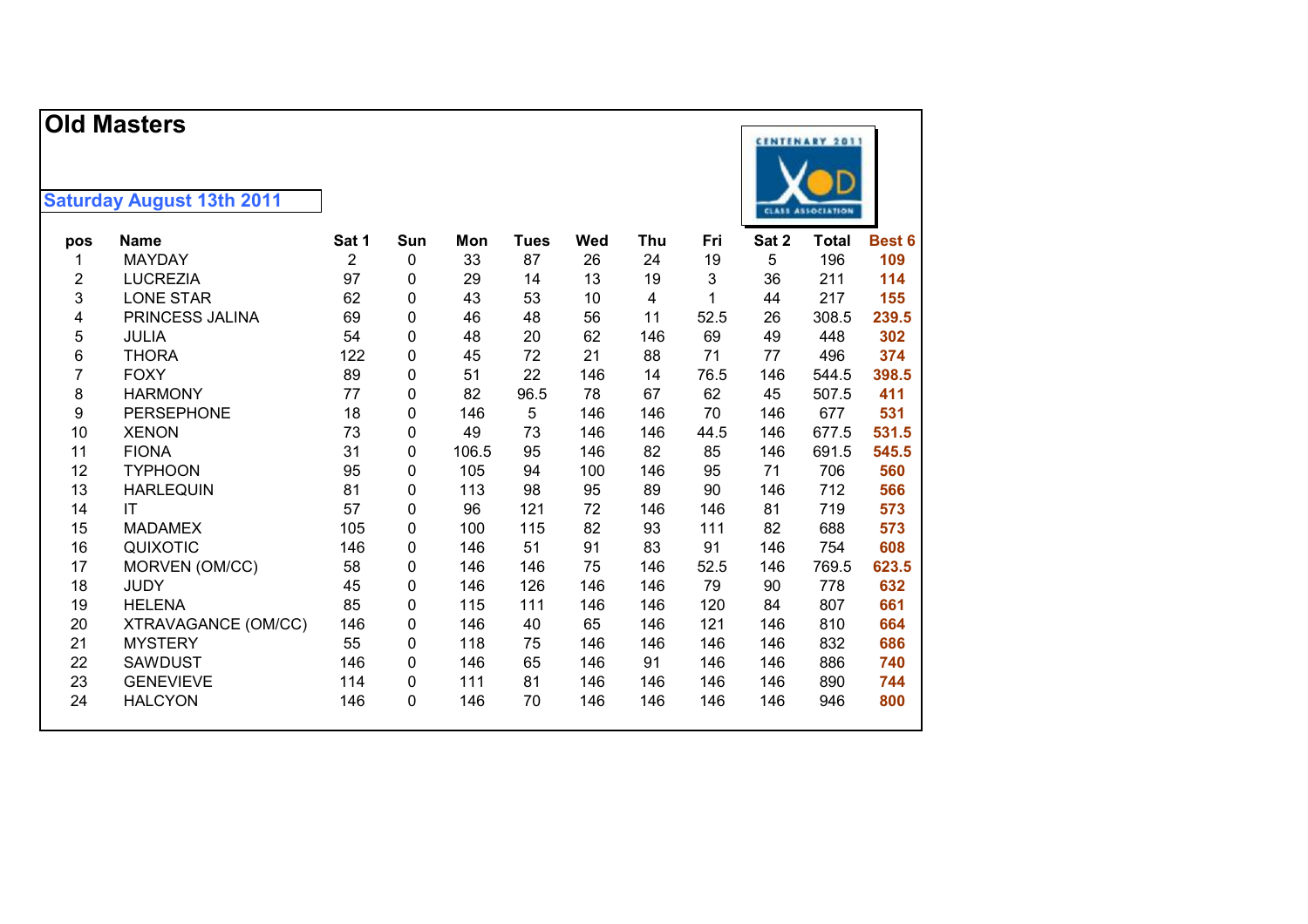### **Veterans 1**

|     | ו טושוטי                         |       |     |      |             |       |      |      |       | <b>CENTENARY 3011</b>    |        |
|-----|----------------------------------|-------|-----|------|-------------|-------|------|------|-------|--------------------------|--------|
|     | <b>Saturday August 13th 2011</b> |       |     |      |             |       |      |      |       | <b>CLASS ASSOCIATION</b> |        |
| pos | Name                             | Sat 1 | Sun | Mon  | <b>Tues</b> | Wed   | Thu  | Fri  | Sat 2 | <b>Total</b>             | Best 6 |
|     | <b>MERSA</b>                     | 10    | 0   | 10   | 66          | 41    | 58   | 50   | 54    | 289                      | 223    |
| 2   | <b>ESTELLE</b>                   | 79    | 0   | 40   | 58          | 22    | 69   | 46   | 21    | 335                      | 256    |
| 3   | <b>MISCHIEF</b>                  | 36    | 0   | 56   | 9           | 76    | 146  | 57   | 28    | 408                      | 262    |
| 4   | <b>MORVEN</b>                    | 58    | 0   | 32   | 25          | 75    | 45   | 52.5 | 66    | 353.5                    | 278.5  |
| 5   | <b>CLAIR DE LUNE</b>             | 43    | 0   | 61   | 35          | 146   | 72   | 58   | 43    | 458                      | 312    |
| 6   | <b>WEST WIND</b>                 | 68    | 0   | 104  | 62          | 43    | 46   | 48   | 53    | 424                      | 320    |
|     | <b>PUFFIN</b>                    | 101   | 0   | 53   | 57          | 36    | 42   | 88   | 61    | 438                      | 337    |
| 8   | <b>ARIEL</b>                     | 92    | 0   | 65   | 146         | 67    | 21   | 51   | 58    | 500                      | 354    |
| 9   | <b>STARLIGHT</b>                 | 75    | 0   | 73.5 | 68          | 55    | 40   | 82   | 67    | 460.5                    | 378.5  |
| 10  | <b>SHRI</b>                      | 78    | 0   | 41   | 60          | 146   | 43   | 109  | 56    | 533                      | 387    |
| 11  | <b>MADCAP</b>                    | 76    | 0   | 86   | 10          | 146   | 86   | 92   | 88    | 584                      | 438    |
| 12  | <b>ANNEX</b>                     | 49    | 0   | 146  | 17          | 73    | 77   | 78   | 146   | 586                      | 440    |
| 13  | CORISANDE                        | 94    | 0   | 67   | 27          | 94    | 146  | 36   | 146   | 610                      | 464    |
| 14  | <b>DOLPHIN</b>                   | 146   | 0   | 90   | 101         | 89    | 146  | 28   | 41    | 641                      | 495    |
| 15  | <b>SATU</b>                      | 106   | 0   | 88   | 116         | 79    | 74.5 | 75   | 80    | 618.5                    | 502.5  |
| 16  | <b>SENEX</b>                     | 52    | 0   | 98   | 103         | 146   | 44   | 103  | 146   | 692                      | 546    |
| 17  | IT                               | 57    | 0   | 96   | 121         | 72    | 146  | 146  | 81    | 719                      | 573    |
| 18  | ONWARD                           | 84    | 0   | 66   | 119         | 146   | 64   | 97   | 146   | 722                      | 576    |
| 19  | <b>GONE AWAY</b>                 | 129   | 0   | 87   | 118         | 104.8 | 90   | 100  | 146   | 774.8                    | 628.8  |
| 20  | <b>FRIVOL</b>                    | 121   | 0   | 146  | 127         | 146   | 101  | 115  | 72    | 828                      | 682    |
| 21  | <b>MYSTERY</b>                   | 55    | 0   | 118  | 75          | 146   | 146  | 146  | 146   | 832                      | 686    |
| 22  | <b>KITTIWAKE</b>                 | 146   | 0   | 101  | 132         | 101   | 98   | 146  | 146   | 870                      | 724    |
| 23  | <b>NEFERTITI</b>                 | 103   | 0   | 146  | 146         | 105   | 94   | 146  | 146   | 886                      | 740    |

|     | <b>Veterans 2</b><br><b>Saturday August 13th 2011</b> |       |          |     |                |     |      |       |       | <b>CENTENARY 201</b><br><b>CLASS ASSOCIATION</b> |        |
|-----|-------------------------------------------------------|-------|----------|-----|----------------|-----|------|-------|-------|--------------------------------------------------|--------|
| pos | Name                                                  | Sat 1 | Sun      | Mon | <b>Tues</b>    | Wed | Thu  | Fri   | Sat 2 | <b>Total</b>                                     | Best 6 |
|     | <b>XL</b>                                             | 88    | 0        | 13  | $\overline{2}$ | 8   | 12   | 21    | 6     | 150                                              | 62     |
| 2   | <b>ANITRA</b>                                         | 146   | 0        | 14  | 63             | 6   | 13   | 13    | 2     | 257                                              | 111    |
| 3   | <b>SILHOUETTE</b>                                     | 109   | 0        | 30  | 56             | 31  | 17   | 26    | 30    | 299                                              | 190    |
| 4   | <b>PALASSIE</b>                                       | 39    | $\Omega$ | 18  | 100            | 146 | 20   | 64    | 24    | 411                                              | 265    |
| 5   | <b>ATHENA</b>                                         | 26    | 0        | 81  | 30             | 81  | 65   | 54    | 32    | 369                                              | 288    |
| 6   | JULIA                                                 | 54    | 0        | 48  | 20             | 62  | 146  | 69    | 49    | 448                                              | 302    |
| 7   | <b>LARK</b>                                           | 63    | $\Omega$ | 54  | 77             | 19  | 41   | 73    | 65    | 392                                              | 315    |
| 8   | <b>FALCONET</b>                                       | 60.5  | $\Omega$ | 57  | 61             | 83  | 146  | 18    | 70    | 495.5                                            | 349.5  |
| 9   | <b>MOONFLEET</b>                                      | 50    | 0        | 50  | 8              | 71  | 146  | 37    | 146   | 508                                              | 362    |
| 10  | VANITY                                                | 44    | $\Omega$ | 19  | 112            | 146 | 15   | 33    | 146   | 515                                              | 369    |
| 11  | <b>PINTAIL</b>                                        | 127   | 0        | 77  | 39             | 42  | 146  | 40.5  | 75    | 546.5                                            | 400.5  |
| 12  | <b>XANTHUS</b>                                        | 99    | 0        | 91  | 29             | 85  | 62   | 84    | 85    | 535                                              | 436    |
| 13  | <b>SILVER WIND</b>                                    | 59    | 0        | 89  | 46             | 146 | 85   | 109   | 57    | 591                                              | 445    |
| 14  | <b>QUEST</b>                                          | 32    | $\Omega$ | 95  | 128            | 86  | 70.5 | 104.5 | 146   | 662                                              | 516    |
| 15  | <b>ROSALITA</b>                                       | 100   | 0        | 146 | 96.5           | 84  | 84   | 98    | 78    | 686.5                                            | 540.5  |
| 16  | <b>IONA</b>                                           | 42    | 0        | 146 | 78             | 16  | 146  | 146   | 146   | 720                                              | 574    |
| 17  | <b>VERONIQUE</b>                                      | 146   | $\Omega$ | 59  | 64             | 93  | 92   | 123   | 146   | 723                                              | 577    |
| 18  | <b>JEWEL</b>                                          | 60.5  | 0        | 93  | 146            | 87  | 146  | 146   | 146   | 824.5                                            | 678.5  |
| 19  | <b>AJAX</b>                                           | 120   | 0        | 116 | 86             | 98  | 146  | 119   | 146   | 831                                              | 685    |

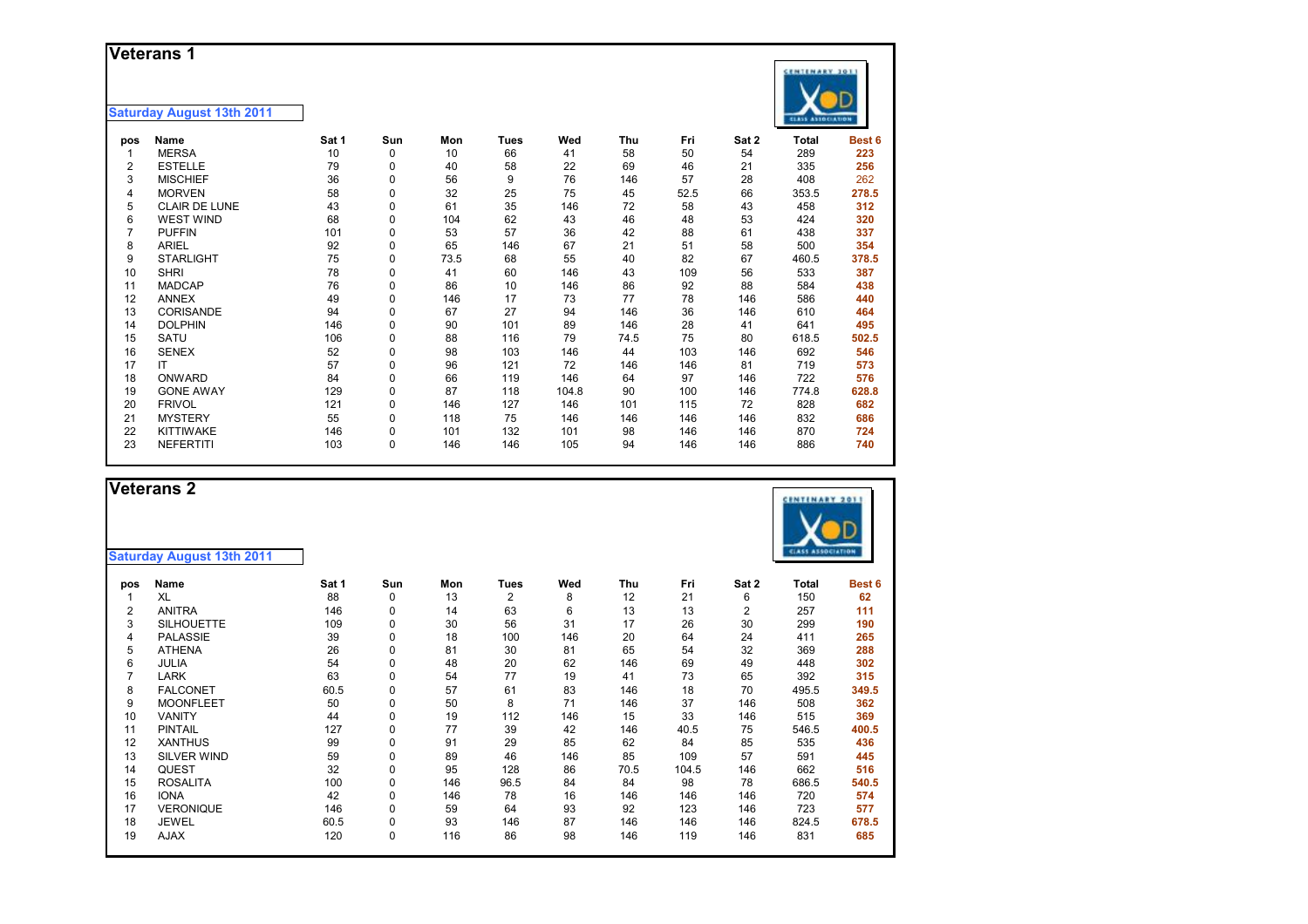### **Veterans 3**

#### **Saturday August 13th 2011**

|  | 22 N A |  |
|--|--------|--|

| pos | Name                | Sat 1 | Sun      | Mon   | <b>Tues</b> | Wed | Thu | Fri | Sat 2 | Total | Best <sub>6</sub> |
|-----|---------------------|-------|----------|-------|-------------|-----|-----|-----|-------|-------|-------------------|
|     | <b>EXCALIBUR</b>    |       | 0        | 4     | 12          | 5   | 16  | 25  | 3     | 72    | 47                |
| 2   | LASS                | 4     | 0        | 12    | 11          | 15  | 26  | 43  | 14    | 125   | 82                |
| 3   | <b>ASTRALITA</b>    | 21    | 0        | 16    | 55          | 11  | 23  | 10  | 11    | 147   | 92                |
| 4   | <b>ZEPHYR</b>       | 11    | $\Omega$ | 20    | 7           | 52  | 35  | 6   | 20    | 151   | 99                |
| 5   | <b>VENUS</b>        | 19    | $\Omega$ | 47    | 43          | 45  | 29  | 38  | 52    | 273   | 221               |
| 6   | <b>MYRTLE</b>       | 41    | 0        | 28    | 37          | 33  | 54  | 34  | 146   | 373   | 227               |
|     | <b>SEAMIST</b>      | 74    | 0        | 39    | 85          | 24  | 48  | 66  | 68    | 404   | 319               |
| 8   | <b>CALYPSO</b>      | 53    | 0        | 73.5  | 106         | 146 | 33  | 80  | 42    | 533.5 | 387.5             |
| 9   | <b>SAPPHIRE</b>     | 102   | 0        | 58    | 41          | 146 | 146 | 59  | 47    | 599   | 453               |
| 10  | <b>AORA</b>         | 131   | $\Omega$ | 94    | 124         | 70  | 61  | 60  | 86    | 626   | 495               |
| 11  | <b>PERSEPHONE</b>   | 18    | $\Omega$ | 146   | 5           | 146 | 146 | 70  | 146   | 677   | 531               |
| 12  | <b>FIONA</b>        | 31    | 0        | 106.5 | 95          | 146 | 82  | 85  | 146   | 691.5 | 545.5             |
| 13  | SOUTHWIND           | 124   | 0        | 78    | 89          | 48  | 146 | 65  | 146   | 696   | 550               |
| 14  | <b>JINX</b>         | 107   | 0        | 106.5 | 92          | 80  | 76  | 89  | 146   | 696.5 | 550.5             |
| 15  | <b>TYPHOON</b>      | 95    | $\Omega$ | 105   | 94          | 100 | 146 | 95  | 71    | 706   | 560               |
| 16  | <b>HARLEQUIN</b>    | 81    | $\Omega$ | 113   | 98          | 95  | 89  | 90  | 146   | 712   | 566               |
| 17  | <b>WENDA</b>        | 93    | 0        | 146   | 50          | 58  | 146 | 146 | 146   | 785   | 639               |
| 18  | <b>HELENA</b>       | 85    | 0        | 115   | 111         | 146 | 146 | 120 | 84    | 807   | 661               |
| 19  | <b>TING HOW</b>     | 128   | 0        | 146   | 129         | 99  | 78  | 118 | 146   | 844   | 698               |
| 20  | <b>NANETTE</b>      | 65    | 0        | 70    | 146         | 146 | 146 | 146 | 146   | 865   | 719               |
| 21  | <b>MAGIC DRAGON</b> | 87    | $\Omega$ | 146   | 146         | 146 | 146 | 96  | 146   | 913   | 767               |
|     |                     |       |          |       |             |     |     |     |       |       |                   |

### **Veterans 4**

| <b>Saturday August 13th 2011</b> |  |  |
|----------------------------------|--|--|

| pos | Name                  | Sat 1 | Sun | Mon | Tues | Wed | Thu            | Fri   | Sat 2 | Total | Best 6 |
|-----|-----------------------|-------|-----|-----|------|-----|----------------|-------|-------|-------|--------|
|     | LARA                  | 33    | 0   | 6   | 33   | 3   | 9              | 9     | 4     | 97    | 64     |
| 2   | <b>XIN BAI</b>        | 16    | 0   | 22  | 19   | 29  | 22             | 8     | 12    | 128   | 99     |
| 3   | <b>KATHLEEN</b>       | 17    | 0   | 23  | 47   | 27  | 34             | 23    | 46    | 217   | 170    |
| 4   | <b>CAROLET</b>        | 110   | 0   | 42  | 21   | 54  | $\overline{7}$ | 27    | 39    | 300   | 190    |
| 5   | <b>XRAY</b>           | 37    | 0   | 11  | 74   | 35  | 146            | 12    | 29    | 344   | 198    |
| 6   | <b>LEADING WIND</b>   | 15    | 0   | 25  | 71   | 32  | 52             | 42    | 62    | 299   | 228    |
|     | <b>MIX</b>            | 118   | 0   | 75  | 28   | 39  | 55             | 31    | 40    | 386   | 268    |
| 8   | <b>THORA</b>          | 122   | 0   | 45  | 72   | 21  | 88             | 71    | 77    | 496   | 374    |
| 9   | <b>ARROW</b>          | 83    | 0   | 79  | 99   | 64  | 38             | 99    | 48    | 510   | 411    |
| 10  | <b>MARY TUDOR</b>     | 146   | 0   | 83  | 67   | 146 | 63             | 87    | 51    | 643   | 497    |
| 11  | <b>ILEX</b>           | 67    | 0   | 71  | 102  | 69  | 146            | 47    | 146   | 648   | 502    |
| 12  | <b>SANDPIPER</b>      | 90    | 0   | 102 | 38   | 88  | 81             | 146   | 146   | 691   | 545    |
| 13  | LITTLE X              | 82    | 0   | 120 | 93   | 104 | 96             | 116   | 95    | 706   | 586    |
| 14  | <b>WHISKEY JOHNNY</b> | 130   | 0   | 117 | 107  | 106 | 97             | 127   | 91    | 775   | 645    |
| 15  | CARIAD                | 119   | 0   | 68  | 125  | 68  | 146            | 122   | 146   | 794   | 648    |
| 16  | <b>VIXEN</b>          | 111   | 0   | 146 | 113  | 90  | 100            | 104.5 | 146   | 810.5 | 664.5  |
| 17  | <b>EVE</b>            | 117   | 0   | 110 | 120  | 146 | 146            | 107   | 69    | 815   | 669    |
| 18  | <b>GENEVIEVE</b>      | 114   | 0   | 111 | 81   | 146 | 146            | 146   | 146   | 890   | 744    |
| 19  | <b>WAXWING</b>        | 132   | 0   | 146 | 123  | 146 | 146            | 112   | 89    | 894   | 748    |
| 20  | <b>CURLEW</b>         | 133   | 0   | 122 | 131  | 146 | 99             | 124   | 146   | 901   | 755    |
| 21  | <b>BLUE PHANTOM</b>   | 146   | 0   | 146 | 110  | 146 | 146            | 101   | 146   | 941   | 795    |
| 22  | <b>MINX</b>           | 125   | 0   | 119 | 146  | 146 | 146            | 126   | 146   | 954   | 808    |
| 23  | <b>XAVIA</b>          | 112   | 0   | 121 | 146  | 146 | 146            | 146   | 146   | 963   | 817    |
| 24  | <b>PEPPER</b>         | 123   | 0   | 146 | 146  | 146 | 146            | 114   | 146   | 967   | 821    |
|     |                       |       |     |     |      |     |                |       |       |       |        |

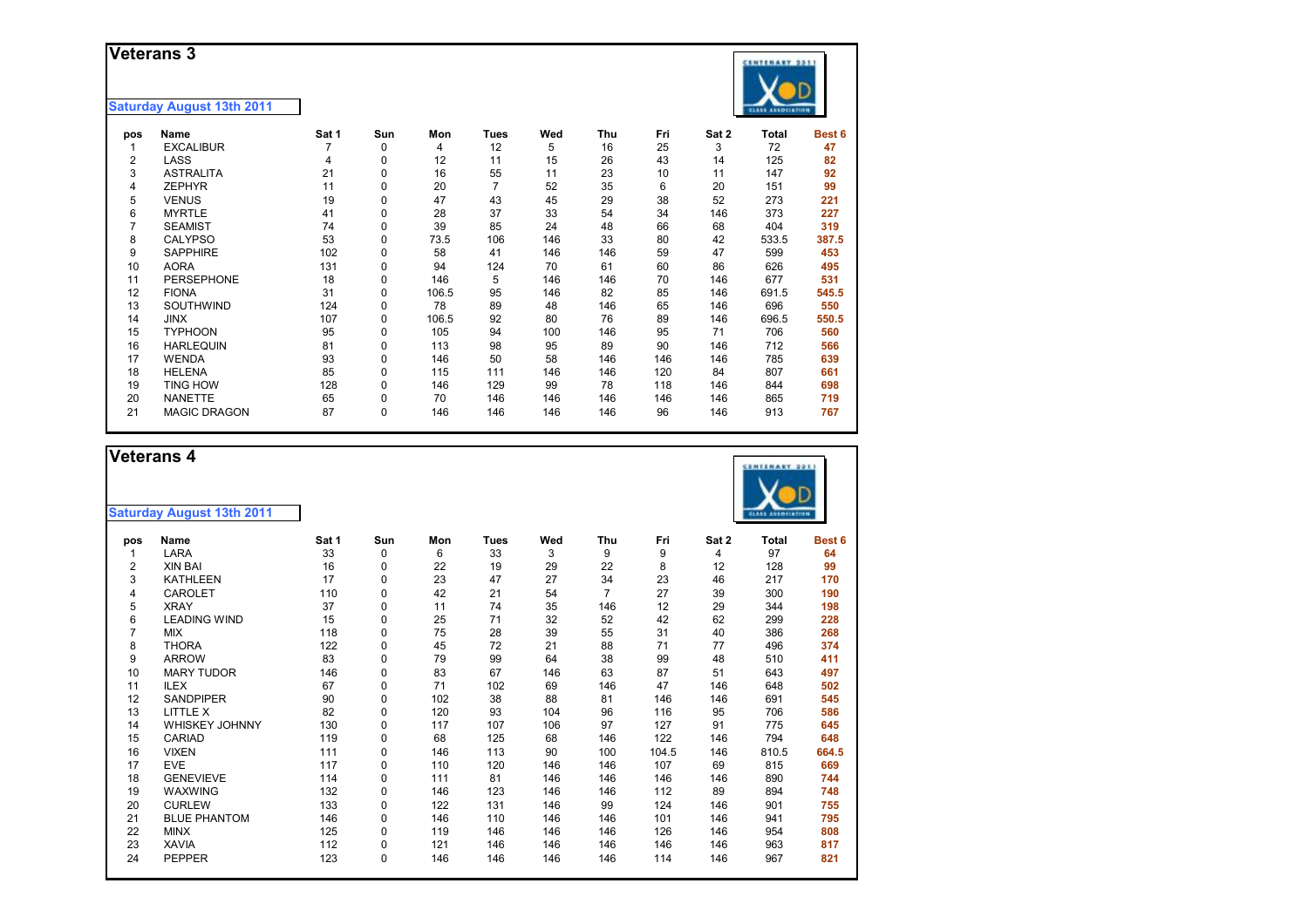|                         | <b>Captain's Crystal</b>         |                |     |                |             |     |      |      |       | <b>CENTENARY 2011</b>    |        |
|-------------------------|----------------------------------|----------------|-----|----------------|-------------|-----|------|------|-------|--------------------------|--------|
|                         | <b>Saturday August 13th 2011</b> |                |     |                |             |     |      |      |       | <b>CLASS ASSOCIATION</b> |        |
| pos                     | <b>Name</b>                      | Sat 1          | Sun | Mon            | <b>Tues</b> | Wed | Thu  | Fri  | Sat 2 | <b>Total</b>             | Best 6 |
| 1                       | LIZZ WHIZZ                       | 115            | 0   | 3              | 42          | 4   | 6    | 2    | 1     | 173                      | 58     |
| $\overline{\mathbf{c}}$ | <b>MAYDAY</b>                    | $\overline{2}$ | 0   | 33             | 87          | 26  | 24   | 19   | 5     | 196                      | 109    |
| 3                       | <b>DIANA</b>                     | 6              | 0   | 63             | 36          | 46  | 10   | 24   | 55    | 240                      | 177    |
| 4                       | <b>CAROLET</b>                   | 110            | 0   | 42             | 21          | 54  | 7    | 27   | 39    | 300                      | 190    |
| 5                       | <b>BEATRIX (CC)</b>              | 9              | 0   | $\overline{7}$ | 24          | 17  | 146  | 22   | 146   | 371                      | 225    |
| 6                       | <b>SKIFFLE</b>                   | 66             | 0   | 62             | 45          | 14  | 53   | 81   | 18    | 339                      | 258    |
| 7                       | <b>MIX</b>                       | 118            | 0   | 75             | 28          | 39  | 55   | 31   | 40    | 386                      | 268    |
| 8                       | <b>BEAVER</b>                    | 51             | 0   | 55             | 88          | 57  | 74.5 | 67   | 60    | 452.5                    | 364.5  |
| 9                       | <b>OYSTER</b>                    | 64             | 0   | 97             | 76          | 53  | 146  | 40.5 | 63    | 539.5                    | 393.5  |
| 10                      | <b>FOXY</b>                      | 89             | 0   | 51             | 22          | 146 | 14   | 76.5 | 146   | 544.5                    | 398.5  |
| 11                      | FALCONET (CC)                    | 60.5           | 0   | 57             | 61          | 146 | 146  | 18   | 70    | 558.5                    | 412.5  |
| 12                      | <b>PERSEPHONE</b>                | 18             | 0   | 146            | 5           | 146 | 146  | 70   | 146   | 677                      | 531    |
| 13                      | <b>XERES</b>                     | 146            | 0   | 146            | 26          | 146 | 146  | 72   | 23    | 705                      | 559    |
| 14                      | <b>MADAMEX</b>                   | 105            | 0   | 100            | 115         | 82  | 93   | 111  | 82    | 688                      | 573    |
| 15                      | MORVEN (OM/CC)                   | 58             | 0   | 146            | 146         | 75  | 146  | 52.5 | 146   | 769.5                    | 623.5  |
| 16                      | <b>JUDY</b>                      | 45             | 0   | 146            | 126         | 146 | 146  | 79   | 90    | 778                      | 632    |
| 17                      | XTRAVAGANCE (OM/CC)              | 146            | 0   | 146            | 40          | 65  | 146  | 121  | 146   | 810                      | 664    |
| 18                      | <b>NANETTE</b>                   | 65             | 0   | 70             | 146         | 146 | 146  | 146  | 146   | 865                      | 719    |
| 19                      | <b>CURLEW</b>                    | 133            | 0   | 122            | 131         | 146 | 99   | 124  | 146   | 901                      | 755    |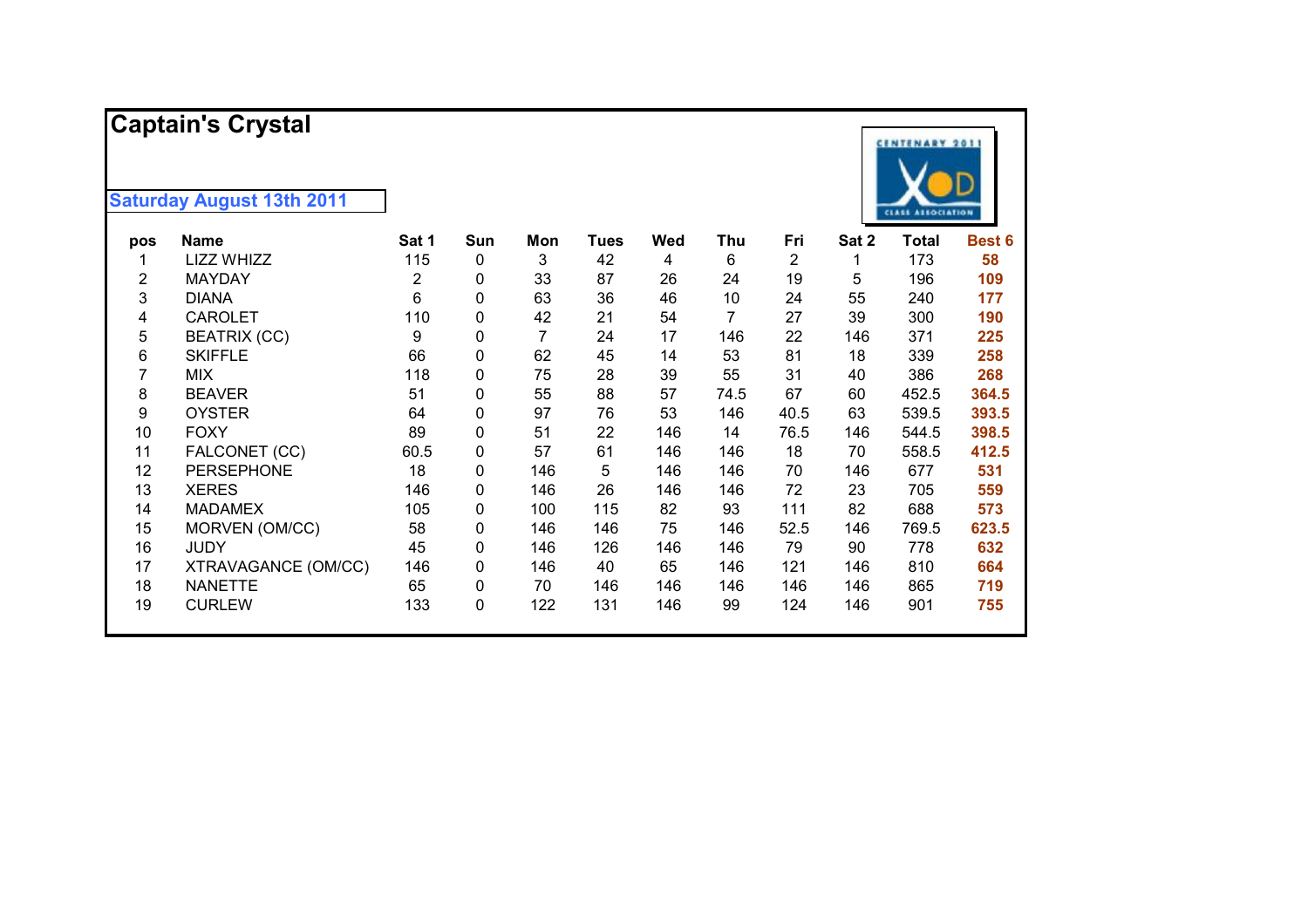|     | <b>Ladies Trophy</b>             |       |              |     |             |     |            |      |       | <b>CENTENARY 2011</b>    |               |
|-----|----------------------------------|-------|--------------|-----|-------------|-----|------------|------|-------|--------------------------|---------------|
|     | <b>Saturday August 13th 2011</b> |       |              |     |             |     |            |      |       | <b>CLASS ASSOCIATION</b> |               |
| pos | <b>Name</b>                      | Sat 1 | Sun          | Mon | <b>Tues</b> | Wed | <b>Thu</b> | Fri  | Sat 2 | <b>Total</b>             | <b>Best 6</b> |
|     | <b>SOX</b>                       | 12    | 0            | 21  | 18          | 146 | 27         | 35   | 15    | 274                      | 128           |
| 2   | <b>XERXES</b>                    | 20    | $\mathbf{0}$ | 52  | 32          | 59  | 59         | 44.5 | 22    | 288.5                    | 229.5         |
| 3   | <b>PALASSIE</b>                  | 39    | $\mathbf{0}$ | 18  | 100         | 146 | 20         | 64   | 24    | 411                      | 265           |
| 4   | <b>OYSTER</b>                    | 64    | 0            | 97  | 76          | 53  | 146        | 40.5 | 63    | 539.5                    | 393.5         |
| 5   | <b>SAPPHIRE</b>                  | 102   | 0            | 58  | 41          | 146 | 146        | 59   | 47    | 599                      | 453           |
| 6   | <b>AORA</b>                      | 131   | 0            | 94  | 124         | 70  | 61         | 60   | 86    | 626                      | 495           |
| 7   | <b>MERLIN</b>                    | 40    | 0            | 109 | 133         | 92  | 73         | 109  | 73    | 629                      | 496           |

|     | <b>XOD Under 25 Cup</b><br><b>Saturday August 13th 2011</b> |       |            |     |       |     |            |     |       | <b>CENTENARY 2011</b><br><b>CLASS ASSOCIATION</b> |               |
|-----|-------------------------------------------------------------|-------|------------|-----|-------|-----|------------|-----|-------|---------------------------------------------------|---------------|
| pos | <b>Name</b>                                                 | Sat 1 | <b>Sun</b> | Mon | Tues  | Wed | <b>Thu</b> | Fri | Sat 2 | <b>Total</b>                                      | <b>Best 6</b> |
|     | <b>PHOENIX</b>                                              | 13    | 0          |     | 6     |     | 1          | 17  | 83    | 122                                               | 39            |
| 2   | <b>XIN BAI</b>                                              | 16    | 0          | 22  | 19    | 29  | 22         | 8   | 12    | 128                                               | 99            |
| 3   | <b>WEST WIND</b>                                            | 68    | $\Omega$   | 104 | 62    | 43  | 46         | 48  | 53    | 424                                               | 320           |
| 4   | <b>DOLCE VITA</b>                                           | 46    | 0          | 60  | 104.5 | 61  | 36         | 146 | 146   | 599.5                                             | 453.5         |
| 5   | X FACTOR                                                    | 27    | 0          | 80  | 114   | 77  | 146        | 68  | 146   | 658                                               | 512           |
| 6   | <b>FLYING FOX</b>                                           | 5     | 0          | 27  | 84    | 146 | 146        | 146 | 146   | 700                                               | 554           |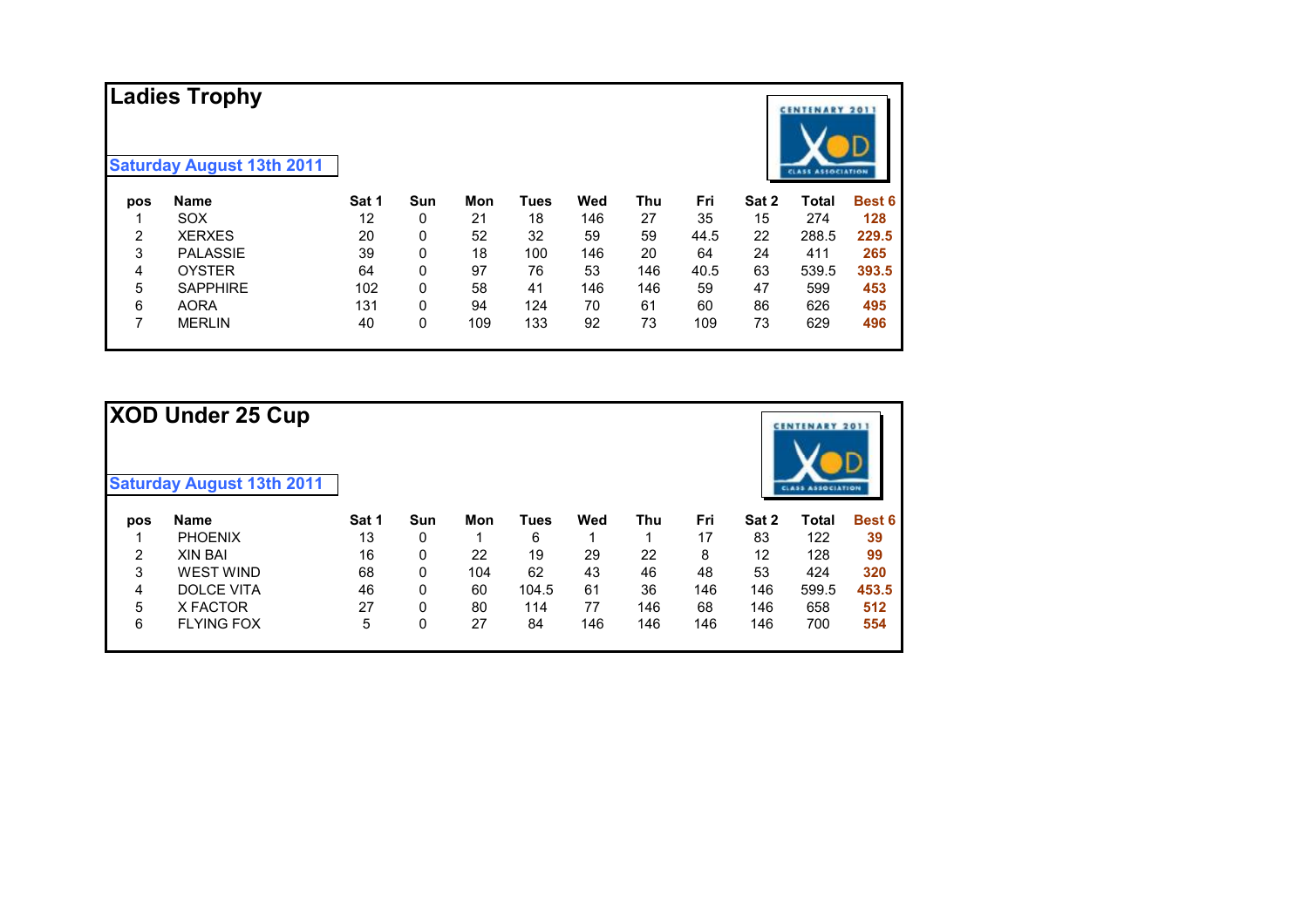## **Lifeboat Spoons**



| pos            | <b>Name</b>          | Sat 1 | Sun | Mon  | <b>Tues</b> | <b>Wed</b> | Thu            | Fri  | Sat 2 | <b>Total</b> | Best 6 |
|----------------|----------------------|-------|-----|------|-------------|------------|----------------|------|-------|--------------|--------|
| 1              | <b>XPEDITIOUS</b>    | 8     | 0   | 34   | 49          | 25         | 31             | 11   | 16    | 174          | 125    |
| $\overline{2}$ | <b>KATHLEEN</b>      | 17    | 0   | 23   | 47          | 27         | 34             | 23   | 46    | 217          | 170    |
| 3              | <b>CAROLET</b>       | 110   | 0   | 42   | 21          | 54         | $\overline{7}$ | 27   | 39    | 300          | 190    |
| 4              | <b>HEYDAY</b>        | 14    | 0   | 31   | 69          | 44         | 56             | 32   | 19    | 265          | 196    |
| 5              | <b>MERSA</b>         | 10    | 0   | 10   | 66          | 41         | 58             | 50   | 54    | 289          | 223    |
| 6              | <b>MYRTLE</b>        | 41    | 0   | 28   | 37          | 33         | 54             | 34   | 146   | 373          | 227    |
| $\overline{7}$ | <b>XERXES</b>        | 20    | 0   | 52   | 32          | 59         | 59             | 44.5 | 22    | 288.5        | 229.5  |
| 8              | PRINCESS JALINA      | 69    | 0   | 46   | 48          | 56         | 11             | 52.5 | 26    | 308.5        | 239.5  |
| 9              | LA MOUETTE           | 71    | 0   | 69   | 31          | 34         | 32             | 39   | 38    | 314          | 243    |
| 10             | <b>ESTELLE</b>       | 79    | 0   | 40   | 58          | 22         | 69             | 46   | 21    | 335          | 256    |
| 11             | <b>SKIFFLE</b>       | 66    | 0   | 62   | 45          | 14         | 53             | 81   | 18    | 339          | 258    |
| 12             | <b>MISCHIEF</b>      | 36    | 0   | 56   | 9           | 76         | 146            | 57   | 28    | 408          | 262    |
| 13             | <b>MIX</b>           | 118   | 0   | 75   | 28          | 39         | 55             | 31   | 40    | 386          | 268    |
| 14             | <b>MORVEN</b>        | 58    | 0   | 32   | 25          | 75         | 45             | 52.5 | 66    | 353.5        | 278.5  |
| 15             | <b>ATHENA</b>        | 26    | 0   | 81   | 30          | 81         | 65             | 54   | 32    | 369          | 288    |
| 16             | <b>JULIA</b>         | 54    | 0   | 48   | 20          | 62         | 146            | 69   | 49    | 448          | 302    |
| 17             | <b>DUX</b>           | 48    | 0   | 64   | 122         | 38         | 70.5           | 56   | 33    | 431.5        | 309.5  |
| 18             | <b>CLAIR DE LUNE</b> | 43    | 0   | 61   | 35          | 146        | 72             | 58   | 43    | 458          | 312    |
| 19             | <b>LARK</b>          | 63    | 0   | 54   | 77          | 19         | 41             | 73   | 65    | 392          | 315    |
| 20             | <b>FALCONET</b>      | 60.5  | 0   | 57   | 61          | 83         | 146            | 18   | 70    | 495.5        | 349.5  |
| 21             | <b>WAVERLEY</b>      | 56    | 0   | 76   | 79          | 60         | 66             | 63   | 35    | 435          | 356    |
| 22             | <b>MOONFLEET</b>     | 50    | 0   | 50   | 8           | 71         | 146            | 37   | 146   | 508          | 362    |
| 23             | <b>VANITY</b>        | 44    | 0   | 19   | 112         | 146        | 15             | 33   | 146   | 515          | 369    |
| 24             | <b>THORA</b>         | 122   | 0   | 45   | 72          | 21         | 88             | 71   | 77    | 496          | 374    |
| 25             | <b>STARLIGHT</b>     | 75    | 0   | 73.5 | 68          | 55         | 40             | 82   | 67    | 460.5        | 378.5  |
| 26             | <b>SHRI</b>          | 78    | 0   | 41   | 60          | 146        | 43             | 109  | 56    | 533          | 387    |
| 27             | <b>CALYPSO</b>       | 53    | 0   | 73.5 | 106         | 146        | 33             | 80   | 42    | 533.5        | 387.5  |
| 28             | <b>FOXY</b>          | 89    | 0   | 51   | 22          | 146        | 14             | 76.5 | 146   | 544.5        | 398.5  |
| 29             | <b>PINTAIL</b>       | 127   | 0   | 77   | 39          | 42         | 146            | 40.5 | 75    | 546.5        | 400.5  |
| 30             | <b>XANTHUS</b>       | 99    | 0   | 91   | 29          | 85         | 62             | 84   | 85    | 535          | 436    |
| 31             | <b>ANNEX</b>         | 49    | 0   | 146  | 17          | 73         | 77             | 78   | 146   | 586          | 440    |
| 32             | <b>SAPPHIRE</b>      | 102   | 0   | 58   | 41          | 146        | 146            | 59   | 47    | 599          | 453    |
| 33             | <b>DOLCE VITA</b>    | 46    | 0   | 60   | 104.5       | 61         | 36             | 146  | 146   | 599.5        | 453.5  |
| 34             | CORISANDE            | 94    | 0   | 67   | 27          | 94         | 146            | 36   | 146   | 610          | 464    |
| 35             | <b>PARTNERSHIP</b>   | 86    | 0   | 92   | 108         | 51         | 51             | 86   | 146   | 620          | 474    |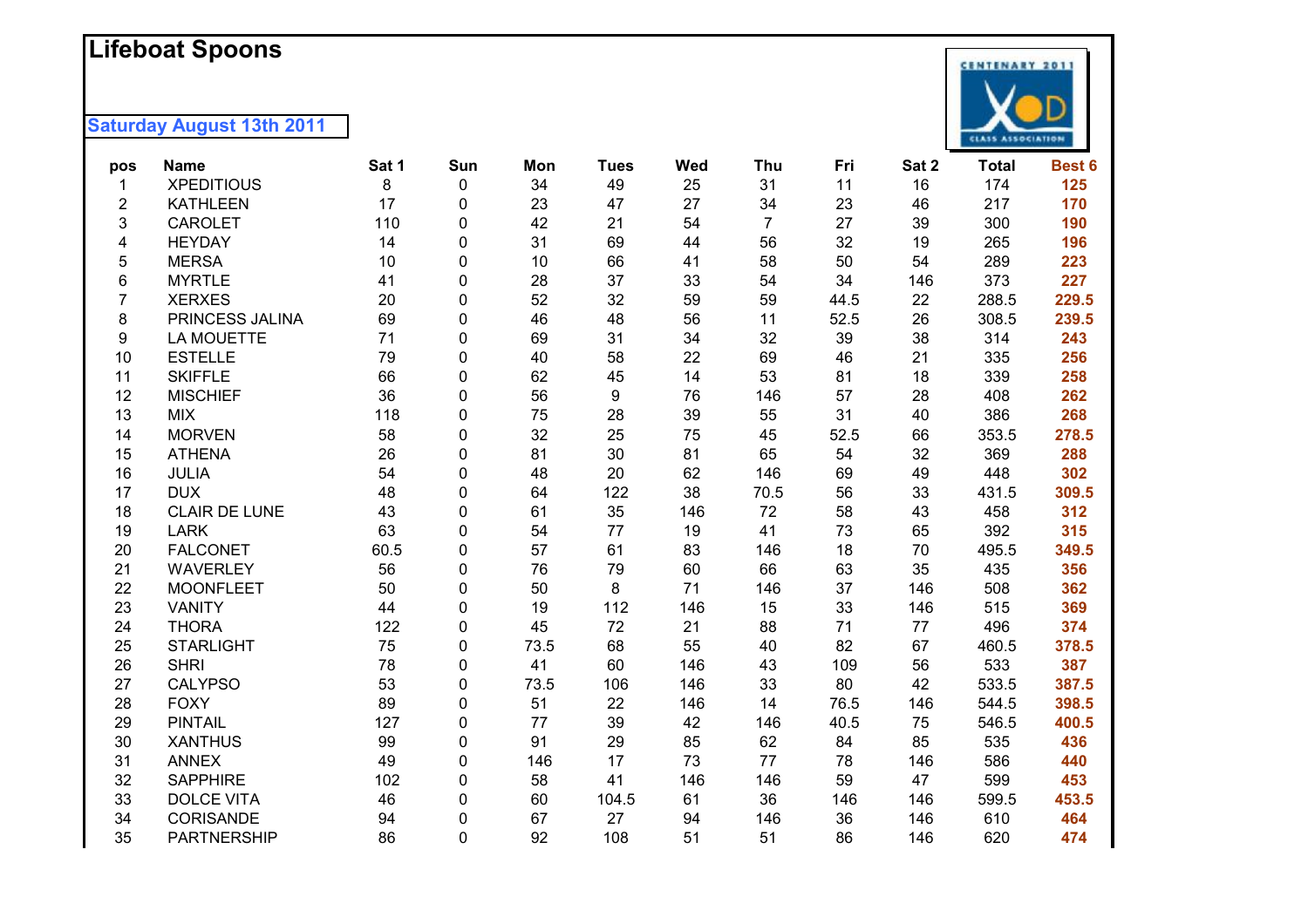| 36 | <b>SANS SOUCI</b>   | 98   | 0 | 108   | 59   | 103   | 68   | 83    | 64  | 583   | 475   |
|----|---------------------|------|---|-------|------|-------|------|-------|-----|-------|-------|
| 37 | <b>DOLPHIN</b>      | 146  | 0 | 90    | 101  | 89    | 146  | 28    | 41  | 641   | 495   |
| 38 | <b>AORA</b>         | 131  | 0 | 94    | 124  | 70    | 61   | 60    | 86  | 626   | 495   |
| 39 | <b>MERLIN</b>       | 40   | 0 | 109   | 133  | 92    | 73   | 109   | 73  | 629   | 496   |
| 40 | <b>MARY TUDOR</b>   | 146  | 0 | 83    | 67   | 146   | 63   | 87    | 51  | 643   | 497   |
| 41 | SATU                | 106  | 0 | 88    | 116  | 79    | 74.5 | 75    | 80  | 618.5 | 502.5 |
| 42 | <b>QUEST</b>        | 32   | 0 | 95    | 128  | 86    | 70.5 | 104.5 | 146 | 662   | 516   |
| 43 | <b>PERSEPHONE</b>   | 18   | 0 | 146   | 5    | 146   | 146  | 70    | 146 | 677   | 531   |
| 44 | <b>XENON</b>        | 73   | 0 | 49    | 73   | 146   | 146  | 44.5  | 146 | 677.5 | 531.5 |
| 45 | <b>ROSALITA</b>     | 100  | 0 | 146   | 96.5 | 84    | 84   | 98    | 78  | 686.5 | 540.5 |
| 46 | <b>SANDPIPER</b>    | 90   | 0 | 102   | 38   | 88    | 81   | 146   | 146 | 691   | 545   |
| 47 | <b>FIONA</b>        | 31   | 0 | 106.5 | 95   | 146   | 82   | 85    | 146 | 691.5 | 545.5 |
| 48 | <b>SENEX</b>        | 52   | 0 | 98    | 103  | 146   | 44   | 103   | 146 | 692   | 546   |
| 49 | SOUTHWIND           | 124  | 0 | 78    | 89   | 48    | 146  | 65    | 146 | 696   | 550   |
| 50 | <b>JINX</b>         | 107  | 0 | 106.5 | 92   | 80    | 76   | 89    | 146 | 696.5 | 550.5 |
| 51 | <b>XERES</b>        | 146  | 0 | 146   | 26   | 146   | 146  | 72    | 23  | 705   | 559   |
| 52 | <b>TYPHOON</b>      | 95   | 0 | 105   | 94   | 100   | 146  | 95    | 71  | 706   | 560   |
| 53 | IT                  | 57   | 0 | 96    | 121  | 72    | 146  | 146   | 81  | 719   | 573   |
| 54 | <b>MADAMEX</b>      | 105  | 0 | 100   | 115  | 82    | 93   | 111   | 82  | 688   | 573   |
| 55 | ONWARD              | 84   | 0 | 66    | 119  | 146   | 64   | 97    | 146 | 722   | 576   |
| 56 | <b>LITTLE X</b>     | 82   | 0 | 120   | 93   | 104   | 96   | 116   | 95  | 706   | 586   |
| 57 | <b>TORTOISE</b>     | 104  | 0 | 103   | 134  | 102   | 87   | 125   | 92  | 747   | 613   |
| 58 | <b>GONE AWAY</b>    | 129  | 0 | 87    | 118  | 104.8 | 90   | 100   | 146 | 774.8 | 628.8 |
| 59 | <b>JUDY</b>         | 45   | 0 | 146   | 126  | 146   | 146  | 79    | 90  | 778   | 632   |
| 60 | <b>WENDA</b>        | 93   | 0 | 146   | 50   | 58    | 146  | 146   | 146 | 785   | 639   |
| 61 | WHISKEY JOHNNY      | 130  | 0 | 117   | 107  | 106   | 97   | 127   | 91  | 775   | 645   |
| 62 | <b>ONYX</b>         | 126  | 0 | 99    | 135  | 107   | 80   | 113   | 146 | 806   | 660   |
| 63 | <b>HELENA</b>       | 85   | 0 | 115   | 111  | 146   | 146  | 120   | 84  | 807   | 661   |
| 64 | <b>EVE</b>          | 117  | 0 | 110   | 120  | 146   | 146  | 107   | 69  | 815   | 669   |
| 65 | <b>JEWEL</b>        | 60.5 | 0 | 93    | 146  | 87    | 146  | 146   | 146 | 824.5 | 678.5 |
| 66 | <b>MYSTERY</b>      | 55   | 0 | 118   | 75   | 146   | 146  | 146   | 146 | 832   | 686   |
| 67 | <b>TING HOW</b>     | 128  | 0 | 146   | 129  | 99    | 78   | 118   | 146 | 844   | 698   |
| 68 | <b>NANETTE</b>      | 65   | 0 | 70    | 146  | 146   | 146  | 146   | 146 | 865   | 719   |
| 69 | <b>WAXWING</b>      | 132  | 0 | 146   | 123  | 146   | 146  | 112   | 89  | 894   | 748   |
| 70 | <b>CURLEW</b>       | 133  | 0 | 122   | 131  | 146   | 99   | 124   | 146 | 901   | 755   |
| 71 | <b>MAGIC DRAGON</b> | 87   | 0 | 146   | 146  | 146   | 146  | 96    | 146 | 913   | 767   |
|    |                     |      |   |       |      |       |      |       |     |       |       |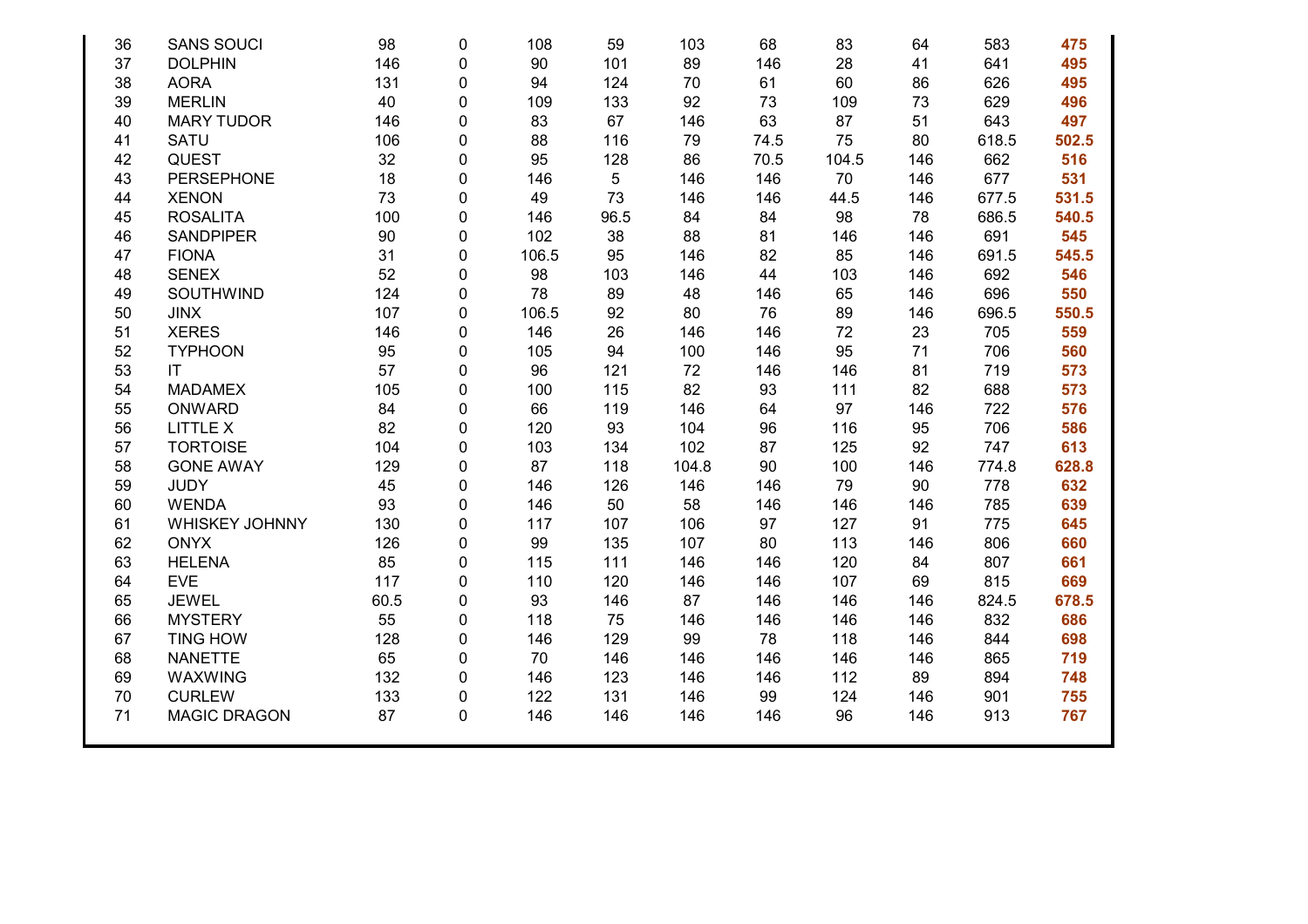# **Ron Rogers Bowl**

| pos            | <b>Name</b>                     | Fri            | Sat 2          | <b>Total</b> |
|----------------|---------------------------------|----------------|----------------|--------------|
| 1              | <b>LIZZ WHIZZ</b>               | $\overline{2}$ | 1              | 3            |
| $\overline{2}$ | <b>LARA</b>                     | 9              | 4              | 13           |
| 3              | <b>CHARTREUSE</b>               | $\overline{7}$ | $\overline{7}$ | 14           |
| 4              | <b>ANITRA</b>                   | 13             | $\overline{2}$ | 15           |
| 5              | <b>XCITATION</b>                | 5              | 10             | 15           |
| 6              | <b>XIN BAI</b>                  | 8              | 12             | 20           |
| $\overline{7}$ | <b>CATHERINE</b>                | 4              | 17             | 21           |
| 8              | <b>ASTRALITA</b>                | 10             | 11             | 21           |
| 9              | <b>MAYDAY</b>                   | 19             | 5              | 24           |
| 10             | <b>ZEPHYR</b>                   | 6              | 20             | 26           |
| 11             | <b>XL</b>                       | 21             | 6              | 27           |
| 12             | <b>XPEDITIOUS</b>               | 11             | 16             | 27           |
| 13             | <b>EXCALIBUR</b>                | 25             | 3              | 28           |
| 14             | <b>CHAOTICZOE</b>               | 15             | 13             | 28           |
| 15             | <b>LUCREZIA</b>                 | 3              | 36             | 39           |
| 16             | <b>SWEET X</b>                  | 30             | 9              | 39           |
| 17             | <b>XRAY</b>                     | 12             | 29             | 41           |
| 18             | <b>LONE STAR</b>                | 1              | 44             | 45           |
| 19             | <b>GLEAM</b>                    | 20             | 25             | 45           |
| 20             | SWALLOW                         | 16             | 31             | 47           |
| 21             | <b>RELAXATION</b>               | 14             | 34             | 48           |
| 22             | <b>BEATRIX</b>                  | 22             | 27             | 49           |
| 23             | SOX                             | 35             | 15             | 50           |
| 24             | <b>HEYDAY</b>                   | 32             | 19             | 51           |
| 25             | <b>SILHOUETTE</b>               | 26             | 30             | 56           |
| 26             | <b>LASS</b>                     | 43             | 14             | 57           |
| 27             | <b>CAROLET</b>                  | 27             | 39             | 66           |
| 28             | <b>XERXES</b><br><b>ESTELLE</b> | 44.5<br>46     | 22<br>21       | 66.5<br>67   |
| 29<br>30       | <b>KATHLEEN</b>                 | 23             | 46             | 69           |
| 31             | <b>DOLPHIN</b>                  | 28             | 41             | 69           |
| 32             | <b>MIX</b>                      | 31             | 40             | 71           |
| 33             | <b>LA MOUETTE</b>               | 39             | 38             | 77           |
| 34             | PRINCESS JALINA                 | 52.5           | 26             | 78.5         |
| 35             | <b>DIANA</b>                    | 24             | 55             | 79           |
| 36             | <b>MISCHIEF</b>                 | 57             | 28             | 85           |
| 37             | <b>ATHENA</b>                   | 54             | 32             | 86           |
| 38             | <b>FALCONET</b>                 | 18             | 70             | 88           |
| 39             | <b>PALASSIE</b>                 | 64             | 24             | 88           |
| 40             | <b>DUX</b>                      | 56             | 33             | 89           |
| 41             | <b>VENUS</b>                    | 38             | 52             | 90           |
| 42             | <b>XERES</b>                    | 72             | 23             | 95           |
| 43             | <b>WAVERLEY</b>                 | 63             | 35             | 98           |
| 44             | <b>CAPRICE</b>                  | 61             | 37             | 98           |
| 45             | <b>SKIFFLE</b>                  | 81             | 18             | 99           |

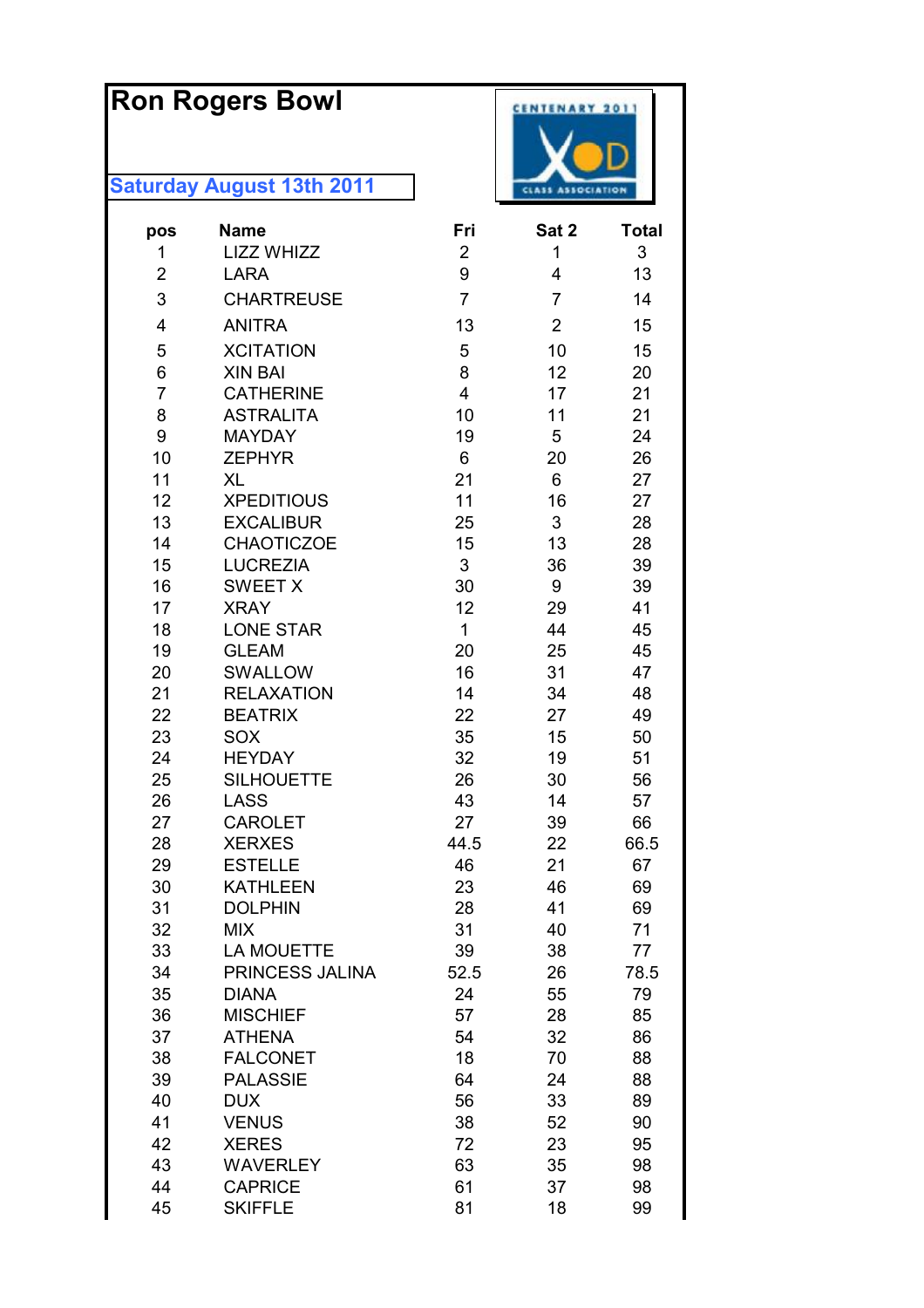| 46 | <b>PHOENIX</b>          | 17   | 83  | 100   |
|----|-------------------------|------|-----|-------|
| 47 | <b>CLAIR DE LUNE</b>    | 58   | 43  | 101   |
| 48 | <b>WEST WIND</b>        | 48   | 53  | 101   |
| 49 | <b>OYSTER</b>           | 40.5 | 63  | 103.5 |
| 50 | <b>LEADING WIND</b>     | 42   | 62  | 104   |
| 51 | <b>MERSA</b>            | 50   | 54  | 104   |
| 52 | <b>SAPPHIRE</b>         | 59   | 47  | 106   |
| 53 | <b>HARMONY</b>          | 62   | 45  | 107   |
| 54 | <b>ARIEL</b>            | 51   | 58  | 109   |
| 55 | <b>PINTAIL</b>          | 40.5 | 75  | 115.5 |
| 56 | <b>JULIA</b>            | 69   | 49  | 118   |
| 57 | <b>MORVEN</b>           | 52.5 | 66  | 118.5 |
| 58 | <b>PERDIX</b>           | 29   | 93  | 122   |
| 59 | <b>CALYPSO</b>          | 80   | 42  | 122   |
| 60 | <b>BEAVER</b>           | 67   | 60  | 127   |
| 61 | <b>XTRAVAGANCE</b>      | 121  | 8   | 129   |
| 62 | <b>SEAMIST</b>          | 66   | 68  | 134   |
| 63 | <b>CONDOR</b>           | 76.5 | 59  | 135.5 |
| 64 | <b>MARY TUDOR</b>       | 87   | 51  | 138   |
| 65 | <b>LARK</b>             | 73   | 65  | 138   |
| 66 | <b>FEARLESS</b>         | 94   | 50  | 144   |
| 67 | <b>AORA</b>             | 60   | 86  | 146   |
| 68 | <b>ARROW</b>            | 99   | 48  | 147   |
| 69 | <b>SANS SOUCI</b>       | 83   | 64  | 147   |
| 70 | <b>THORA</b>            | 71   | 77  | 148   |
| 71 | <b>TERRAPIN</b>         | 74   | 74  | 148   |
| 72 | <b>XENIA</b>            | 55   | 94  | 149   |
| 73 | <b>PUFFIN</b>           | 88   | 61  | 149   |
| 74 | <b>STARLIGHT</b>        | 82   | 67  | 149   |
| 75 | <b>SATU</b>             | 75   | 80  | 155   |
| 76 | <b>SHRI</b>             | 109  | 56  | 165   |
| 77 | <b>SILVER WIND</b>      | 109  | 57  | 166   |
| 78 | <b>TYPHOON</b>          | 95   | 71  | 166   |
| 79 | JUDY                    | 79   | 90  | 169   |
| 80 | <b>XANTHUS</b>          | 84   | 85  | 169   |
| 81 | <b>EVE</b>              | 107  | 69  | 176   |
| 82 | <b>ROSALITA</b>         | 98   | 78  | 176   |
| 83 | <b>VANITY</b>           | 33   | 146 | 179   |
| 84 | <b>MYRTLE</b>           | 34   | 146 | 180   |
| 85 | <b>XANADU</b>           | 93   | 87  | 180   |
| 86 | <b>MADCAP</b>           | 92   | 88  | 180   |
| 87 | <b>CORISANDE</b>        | 36   | 146 | 182   |
| 88 | <b>MERLIN</b>           | 109  | 73  | 182   |
| 89 | <b>MOONFLEET</b>        | 37   | 146 | 183   |
| 90 | <b>FRIVOL</b>           | 115  | 72  | 187   |
|    |                         |      |     |       |
| 91 | <b>XENON</b>            | 44.5 | 146 | 190.5 |
| 92 | <b>ILEX</b>             | 47   | 146 | 193   |
| 93 | <b>FIREBIRD</b>         | 117  | 76  | 193   |
| 94 | <b>MADAMEX</b>          | 111  | 82  | 193   |
| 95 | <b>FELIX</b><br>WAXWING | 49   | 146 | 195   |
| 96 |                         | 112  | 89  | 201   |
| 97 | <b>HELENA</b>           | 120  | 84  | 204   |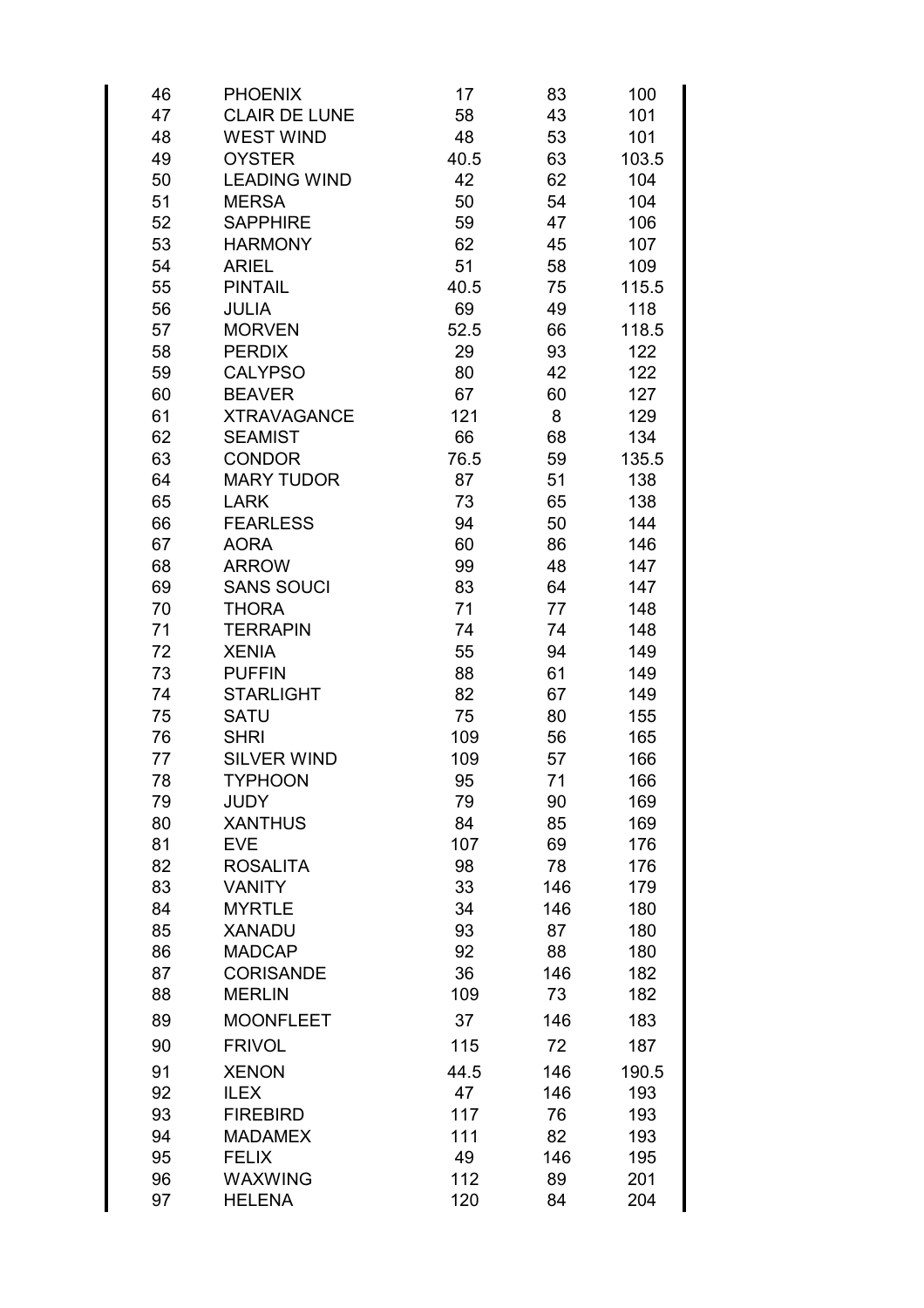| 98      | <b>SOUTHWIND</b>      | 65    | 146 | 211   |
|---------|-----------------------|-------|-----|-------|
| 99      | <b>LITTLE X</b>       | 116   | 95  | 211   |
| 100     | X FACTOR              | 68    | 146 | 214   |
| 101     | <b>PERSEPHONE</b>     | 70    | 146 | 216   |
| 102     | <b>TORTOISE</b>       | 125   | 92  | 217   |
| 103     | <b>WHISKEY JOHNNY</b> | 127   | 91  | 218   |
| 104     | <b>FOXY</b>           | 76.5  | 146 | 222.5 |
| 105     | <b>ANNEX</b>          | 78    | 146 | 224   |
| 106     | <b>MOLLYMAWK</b>      | 146   | 79  | 225   |
| 107     | ΙT                    | 146   | 81  | 227   |
| 108     | <b>FIONA</b>          | 85    | 146 | 231   |
| 109     | <b>PARTNERSHIP</b>    | 86    | 146 | 232   |
| 110     | JINX                  | 89    | 146 | 235   |
| 111     | <b>HARLEQUIN</b>      | 90    | 146 | 236   |
| 112     | <b>QUIXOTIC</b>       | 91    | 146 | 237   |
| 113     | <b>MAGIC DRAGON</b>   | 96    | 146 | 242   |
| 114     | <b>ONWARD</b>         | 97    | 146 | 243   |
| 115     | <b>GONE AWAY</b>      | 100   | 146 | 246   |
| 116     | <b>BLUE PHANTOM</b>   | 101   | 146 | 247   |
| 117     | <b>SPRAY</b>          | 102   | 146 | 248   |
| 118     | <b>SENEX</b>          | 103   | 146 | 249   |
| $= 119$ | <b>QUEST</b>          | 104.5 | 146 | 250.5 |
| $= 119$ | <b>VIXEN</b>          | 104.5 | 146 | 250.5 |
| 121     | <b>CRUMPET</b>        | 106   | 146 | 252   |
| 122     | <b>ONYX</b>           | 113   | 146 | 259   |
| 123     | <b>PEPPER</b>         | 114   | 146 | 260   |
| 124     | <b>TING HOW</b>       | 118   | 146 | 264   |
| 125     | <b>AJAX</b>           | 119   | 146 | 265   |
| 126     | <b>CARIAD</b>         | 122   | 146 | 268   |
| 127     | <b>VERONIQUE</b>      | 123   | 146 | 269   |
| 128     | <b>CURLEW</b>         | 124   | 146 | 270   |
| 129     | <b>MINX</b>           | 126   | 146 | 272   |
| 130     | <b>SARANNA</b>        | 128   | 146 | 274   |
| $=131$  | <b>DOLCE VITA</b>     | 146   | 146 | 292   |
| $=131$  | <b>FLYING FOX</b>     | 146   | 146 | 292   |
| $=131$  | <b>GENEVIEVE</b>      | 146   | 146 | 292   |
| $=131$  | <b>HALCYON</b>        | 146   | 146 | 292   |
| $=131$  | <b>IONA</b>           | 146   | 146 | 292   |
| $=131$  | <b>JEWEL</b>          | 146   | 146 | 292   |
| $=131$  | <b>KITTIWAKE</b>      | 146   | 146 | 292   |
| $=131$  | <b>LEDA</b>           | 146   | 146 | 292   |
| $=131$  | <b>MYSTERY</b>        | 146   | 146 | 292   |
| $=131$  | <b>NANETTE</b>        | 146   | 146 | 292   |
| $=131$  | <b>NEFERTITI</b>      | 146   | 146 | 292   |
| $=131$  | <b>SANDPIPER</b>      | 146   | 146 | 292   |
| $=131$  | <b>SAWDUST</b>        | 146   | 146 | 292   |
| $=131$  | <b>WENDA</b>          | 146   | 146 | 292   |
| $=131$  | <b>XAVIA</b>          | 146   | 146 | 292   |
|         |                       |       |     |       |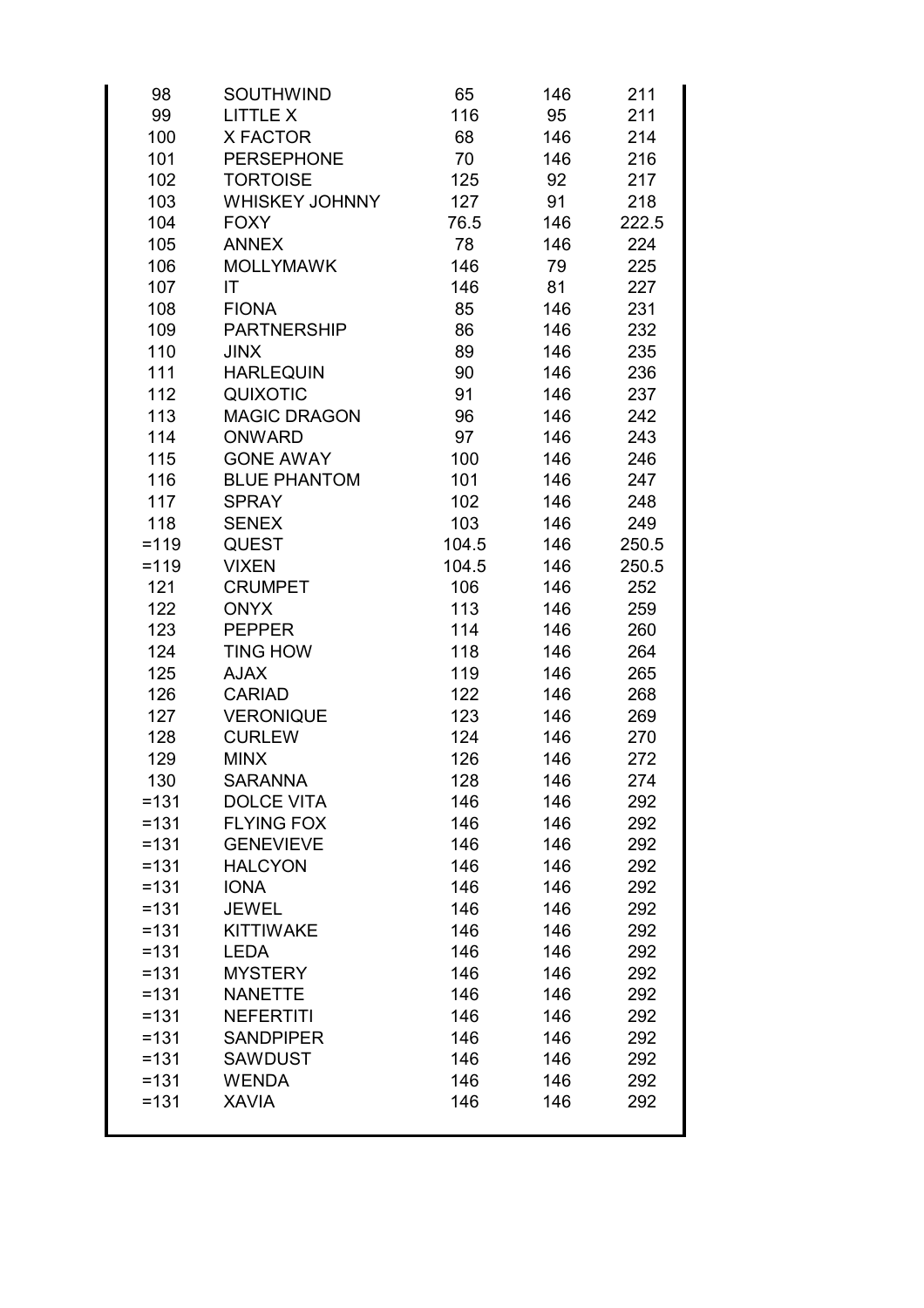# **Royal Motor Yacht Club Centenary Trophy**



| $\,6\,$<br>$\mathbf{1}$<br>1<br><b>PHOENIX</b><br>1<br>$\overline{2}$<br>$\overline{2}$<br>8<br>12<br><b>XL</b><br>3<br>5<br>12<br><b>EXCALIBUR</b><br>16<br>$\overline{2}$<br>SWALLOW<br>23<br>9<br>4 | 8<br>22<br>33<br>34<br>45<br>46<br>52 |
|--------------------------------------------------------------------------------------------------------------------------------------------------------------------------------------------------------|---------------------------------------|
|                                                                                                                                                                                                        |                                       |
|                                                                                                                                                                                                        |                                       |
|                                                                                                                                                                                                        |                                       |
|                                                                                                                                                                                                        |                                       |
| 3<br>9<br>5<br><b>LARA</b><br>33                                                                                                                                                                       |                                       |
| 6<br><b>LUCREZIA</b><br>14<br>13<br>19                                                                                                                                                                 |                                       |
| $\overline{7}$<br>LIZZ WHIZZ<br>6<br>42<br>4                                                                                                                                                           |                                       |
| 8<br>11<br><b>LASS</b><br>15<br>26                                                                                                                                                                     | 52                                    |
| 9<br>$\mathfrak{S}$<br><b>CATHERINE</b><br>54<br>$\overline{7}$                                                                                                                                        | 64                                    |
| 10<br>$\mathbf{1}$<br><b>PERDIX</b><br>40<br>25                                                                                                                                                        | 66                                    |
| 11<br><b>LONE STAR</b><br>53<br>10<br>4                                                                                                                                                                | 67                                    |
| 12<br>19<br>29<br>22<br><b>XIN BAI</b>                                                                                                                                                                 | 70                                    |
| 5<br>13<br><b>RELAXATION</b><br>$\overline{4}$<br>63                                                                                                                                                   | 72                                    |
| 8<br><b>CONDOR</b><br>16<br>14<br>50                                                                                                                                                                   | 74                                    |
| 15<br>15<br>12<br><b>XENIA</b><br>48                                                                                                                                                                   | 75                                    |
| 16<br>63<br>6<br>13<br><b>ANITRA</b>                                                                                                                                                                   | 82                                    |
| 17<br><b>CAROLET</b><br>21<br>$\overline{7}$<br>54                                                                                                                                                     | 82                                    |
| 18<br><b>ASTRALITA</b><br>11<br>23<br>55                                                                                                                                                               | 89                                    |
| 19<br><b>DIANA</b><br>36<br>10<br>46                                                                                                                                                                   | 92                                    |
| $\overline{7}$<br>52<br>20<br><b>ZEPHYR</b><br>35                                                                                                                                                      | 94                                    |
| <b>LA MOUETTE</b><br>31<br>21<br>34<br>32                                                                                                                                                              | 97                                    |
| 22<br><b>SWEET X</b><br>52<br>28<br>18                                                                                                                                                                 | 98                                    |
| <b>CHAOTICZOE</b><br>34<br>23<br>20<br>48                                                                                                                                                              | 102                                   |
| 24<br><b>CHARTREUSE</b><br>44<br>30<br>28                                                                                                                                                              | 102                                   |
| 25<br><b>SILHOUETTE</b><br>56<br>31<br>17                                                                                                                                                              | 104                                   |
| 26<br><b>XPEDITIOUS</b><br>49<br>31<br>25                                                                                                                                                              | 105                                   |
| <b>KATHLEEN</b><br>27<br>47<br>27<br>34                                                                                                                                                                | 108                                   |
| $\mathfrak{S}$<br>28<br><b>GLEAM</b><br>49<br>57                                                                                                                                                       | 109                                   |
| 29<br>53<br><b>SKIFFLE</b><br>45<br>14                                                                                                                                                                 | 112                                   |
| 30<br>PRINCESS JALINA<br>48<br>11<br>56                                                                                                                                                                | 115                                   |
| 31<br>43<br>29<br><b>VENUS</b><br>45                                                                                                                                                                   | 117                                   |
| 32<br><b>MIX</b><br>28<br>39<br>55                                                                                                                                                                     | 122                                   |
| 33<br><b>MYRTLE</b><br>37<br>33<br>54                                                                                                                                                                  | 124                                   |
| 34<br><b>PUFFIN</b><br>57<br>36<br>42<br><b>BEATRIX</b><br>17                                                                                                                                          | 135                                   |
| 35<br>95<br>24<br>36<br>41<br><b>LARK</b><br>77<br>19                                                                                                                                                  | 136<br>137                            |
| 37<br><b>MAYDAY</b><br>87<br>26<br>24                                                                                                                                                                  | 137                                   |
| 38<br><b>MORVEN</b><br>25<br>75<br>45                                                                                                                                                                  | 145                                   |
| 39<br>58<br>22<br>69<br><b>ESTELLE</b>                                                                                                                                                                 | 149                                   |
| 40<br><b>XERXES</b><br>32<br>59<br>59                                                                                                                                                                  | 150                                   |
| 41<br><b>WEST WIND</b><br>62<br>43<br>46                                                                                                                                                               | 151                                   |
| 42<br>32<br><b>LEADING WIND</b><br>71<br>52                                                                                                                                                            | 155                                   |
| 43<br><b>XTRAVAGANCE</b><br>40<br>65<br>50                                                                                                                                                             | 155                                   |
| 44<br><b>FELIX</b><br>109<br>18<br>30                                                                                                                                                                  | 157                                   |
| 85<br>45<br><b>SEAMIST</b><br>24<br>48                                                                                                                                                                 | 157                                   |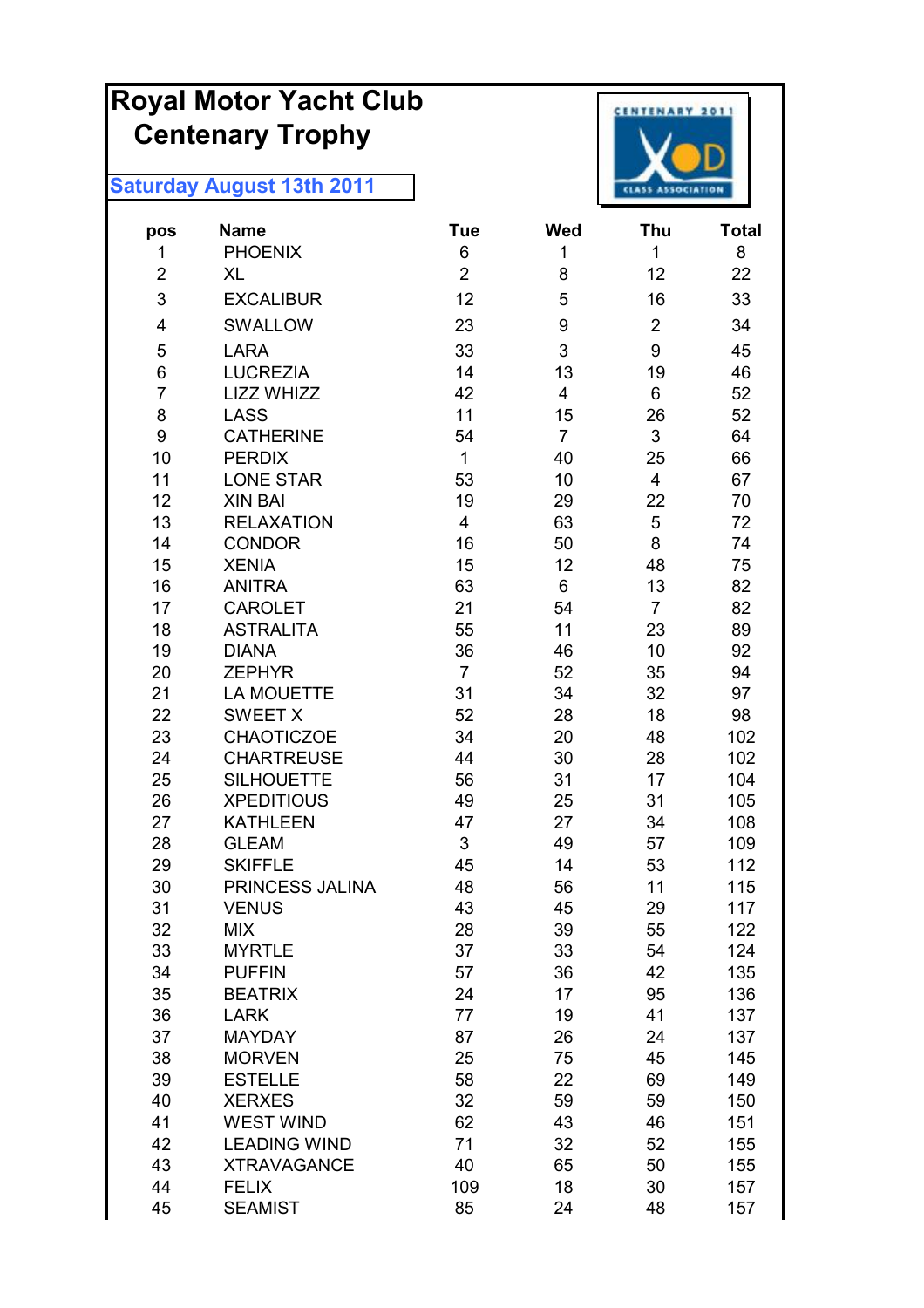| 46 | <b>FEARLESS</b>      | 83    | 37             | 39   | 159   |
|----|----------------------|-------|----------------|------|-------|
| 47 | <b>XCITATION</b>     | 13    | $\overline{2}$ | 146  | 161   |
| 48 | <b>STARLIGHT</b>     | 68    | 55             | 40   | 163   |
| 49 | <b>MERSA</b>         | 66    | 41             | 58   | 165   |
| 50 | <b>ANNEX</b>         | 17    | 73             | 77   | 167   |
| 51 | <b>HEYDAY</b>        | 69    | 44             | 56   | 169   |
| 52 | <b>CAPRICE</b>       | 91    | 23             | 60   | 174   |
| 53 | <b>XANTHUS</b>       | 29    | 85             | 62   | 176   |
| 54 | <b>ATHENA</b>        | 30    | 81             | 65   |       |
|    |                      |       |                |      | 176   |
| 55 | <b>THORA</b>         | 72    | 21             | 88   | 181   |
| 56 | <b>FOXY</b>          | 22    | 146            | 14   | 182   |
| 57 | SOX                  | 18    | 146            | 27   | 191   |
| 58 | <b>ARROW</b>         | 99    | 64             | 38   | 201   |
| 59 | <b>DOLCE VITA</b>    | 104.5 | 61             | 36   | 201.5 |
| 60 | <b>WAVERLEY</b>      | 79    | 60             | 66   | 205   |
| 61 | <b>SANDPIPER</b>     | 38    | 88             | 81   | 207   |
| 62 | <b>PARTNERSHIP</b>   | 108   | 51             | 51   | 210   |
| 63 | <b>TERRAPIN</b>      | 130   | 47             | 37   | 214   |
| 64 | <b>BEAVER</b>        | 88    | 57             | 74.5 | 219.5 |
| 65 | <b>MOONFLEET</b>     | 8     | 71             | 146  | 225   |
| 66 | <b>QUIXOTIC</b>      | 51    | 91             | 83   | 225   |
| 67 | <b>PINTAIL</b>       | 39    | 42             | 146  | 227   |
| 68 | <b>JULIA</b>         | 20    | 62             | 146  | 228   |
| 69 | <b>SANS SOUCI</b>    | 59    | 103            | 68   | 230   |
| 70 | <b>DUX</b>           | 122   | 38             | 70.5 | 230.5 |
| 71 | <b>MISCHIEF</b>      | 9     | 76             | 146  | 231   |
| 72 | <b>ARIEL</b>         | 146   | 67             | 21   | 234   |
| 73 | <b>IONA</b>          | 78    | 16             | 146  | 240   |
| 74 | <b>HARMONY</b>       | 96.5  | 78             | 67   | 241.5 |
| 75 | <b>MADCAP</b>        | 10    | 146            | 86   | 242   |
|    |                      |       |                |      |       |
| 76 | <b>JINX</b>          | 92    | 80             | 76   | 248   |
| 77 | <b>SHRI</b>          | 60    | 146            | 43   | 249   |
| 78 | <b>VERONIQUE</b>     | 64    | 93             | 92   | 249   |
| 79 | <b>CLAIR DE LUNE</b> | 35    | 146            | 72   | 253   |
| 80 | <b>WENDA</b>         | 50    | 58             | 146  | 254   |
| 81 | <b>XRAY</b>          | 74    | 35             | 146  | 255   |
| 82 | <b>AORA</b>          | 124   | 70             | 61   | 255   |
| 83 | <b>SPRAY</b>         | 80    | 96             | 79   | 255   |
| 84 | <b>ROSALITA</b>      | 96.5  | 84             | 84   | 264.5 |
| 85 | <b>PALASSIE</b>      | 100   | 146            | 20   | 266   |
| 86 | <b>CORISANDE</b>     | 27    | 94             | 146  | 267   |
| 87 | <b>SATU</b>          | 116   | 79             | 74.5 | 269.5 |
| 88 | <b>VANITY</b>        | 112   | 146            | 15   | 273   |
| 89 | <b>OYSTER</b>        | 76    | 53             | 146  | 275   |
| 90 | <b>MARY TUDOR</b>    | 67    | 146            | 63   | 276   |
| 91 | <b>SILVER WIND</b>   | 46    | 146            | 85   | 277   |
| 92 | <b>HARLEQUIN</b>     | 98    | 95             | 89   | 282   |
|    |                      |       |                |      |       |
| 93 | <b>SOUTHWIND</b>     | 89    | 48             | 146  | 283   |
| 94 | <b>QUEST</b>         | 128   | 86             | 70.5 | 284.5 |
| 95 | <b>CALYPSO</b>       | 106   | 146            | 33   | 285   |
| 96 | <b>FALCONET</b>      | 61    | 83             | 146  | 290   |
| 97 | <b>MADAMEX</b>       | 115   | 82             | 93   | 290   |